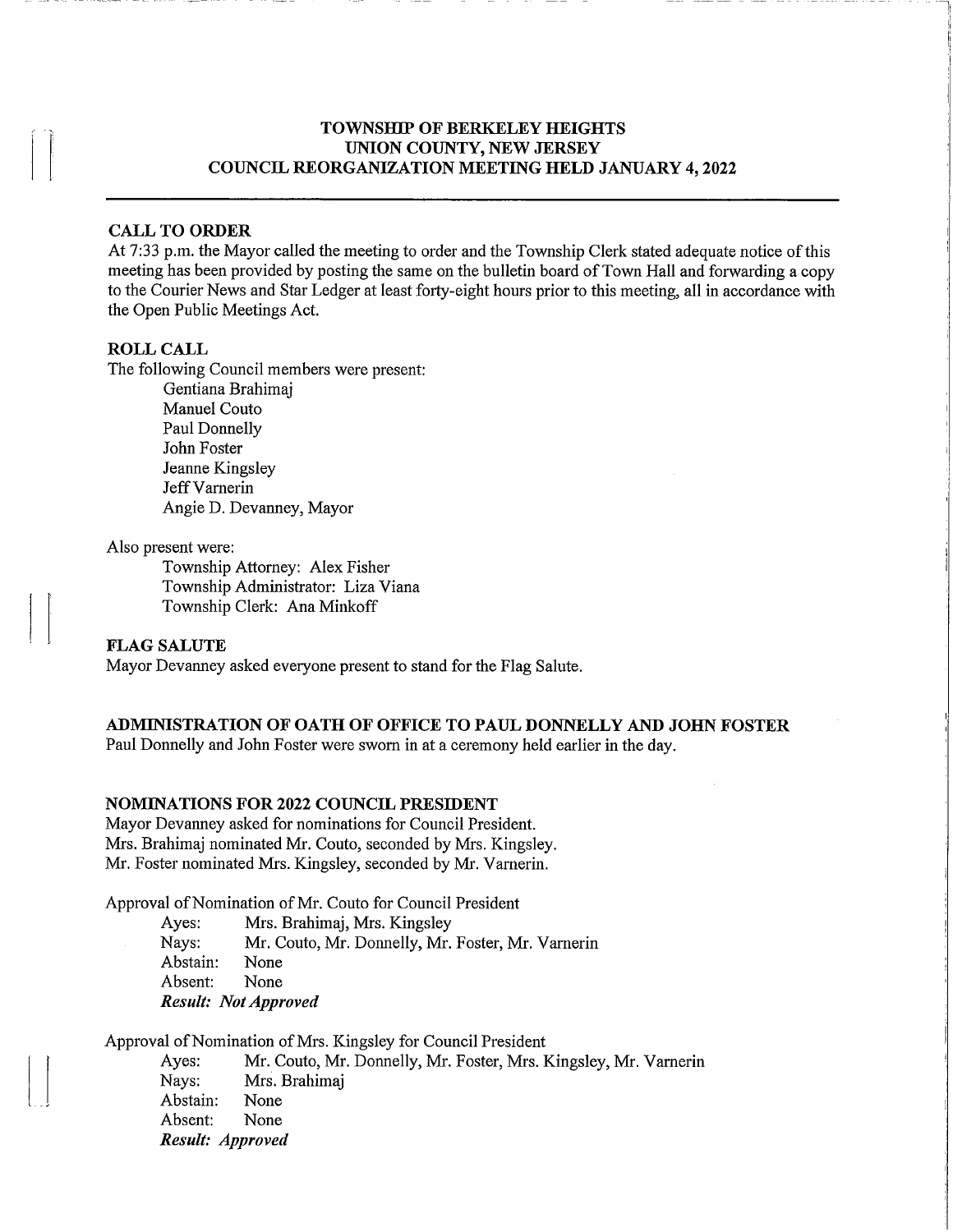## NOMINATIONS FOR 2022 COUNCIL VICE PRESIDENT

Mayor Devanney asked for nominations for Council Vice President. Mrs. Kingsley nominated Mr. Couto, seconded by Mr. Vamerin.

Approval of Nomination of Mr. Couto for Council Vice President

- Ayes: Mrs. Brahimaj, Mr. Couto, Mr. Donnelly, Mr. Foster, Mrs. Kingsley, Mr. Varnerin
- Nays: None<br>Abstain: None
- Abstain: Absent: None
- 

## HEARING ON AGENDA ITEMS ONLY

Opening of the Hearing on Agenda Items Only

| Mover:    | Mrs. Brahimaj                                                                   |
|-----------|---------------------------------------------------------------------------------|
| Seconder: | Mrs. Kingsley                                                                   |
| Ayes:     | Mrs. Brahimaj, Mr. Couto, Mr. Donnelly, Mr. Foster, Mrs. Kingsley, Mr. Varnerin |
| Nays:     | None                                                                            |
| Abstain:  | None                                                                            |
| Absent:   | None                                                                            |

Mr. Sincaglia of 22 Robbins Ave asked why we still need to appoint a Redevelopment Counsel. Mayor Devanney responded and a discussion followed.

Mr. Sincaglia asked when the appointments will be made for committee volunteers. Mayor Devanney responded.

Mr. Birbrower of 103 Briarwood Dr questioned the increase in the Not to Exceed amount for the firm DiFrancesco, Bateman, Kunzman, Davis, Lehrer & Flaum, PC. Mayor Devanney responded.

Closing of the Hearing on Agenda Items Only

|          | Mover: Mrs. Brahimaj                                                            |
|----------|---------------------------------------------------------------------------------|
|          | Seconder: Mr. Couto                                                             |
| Ayes:    | Mrs. Brahimaj, Mr. Couto, Mr. Donnelly, Mr. Foster, Mrs. Kingsley, Mr. Varnerin |
| Nays:    | None                                                                            |
| Abstain: | None                                                                            |
| Absent:  | None                                                                            |

## APPROVAL OF RESOLUTIONS

1. Resolution consenting to the appointment of Savo, Schalk, Corsini, Gillespie, O'Grodnick & Fisher, PA as Municipal Attorney in an amount not to exceed \$100,000.00.

Approval of Resolution

| Mover:           | Mr. Couto                                                                       |
|------------------|---------------------------------------------------------------------------------|
|                  | Seconder: Mrs. Kingsley                                                         |
| Ayes:            | Mrs. Brahimaj, Mr. Couto, Mr. Donnelly, Mr. Foster, Mrs. Kingsley, Mr. Varnerin |
| Nays:            | None                                                                            |
| Abstain:         | None                                                                            |
| Absent:          | None                                                                            |
| Result: Approved |                                                                                 |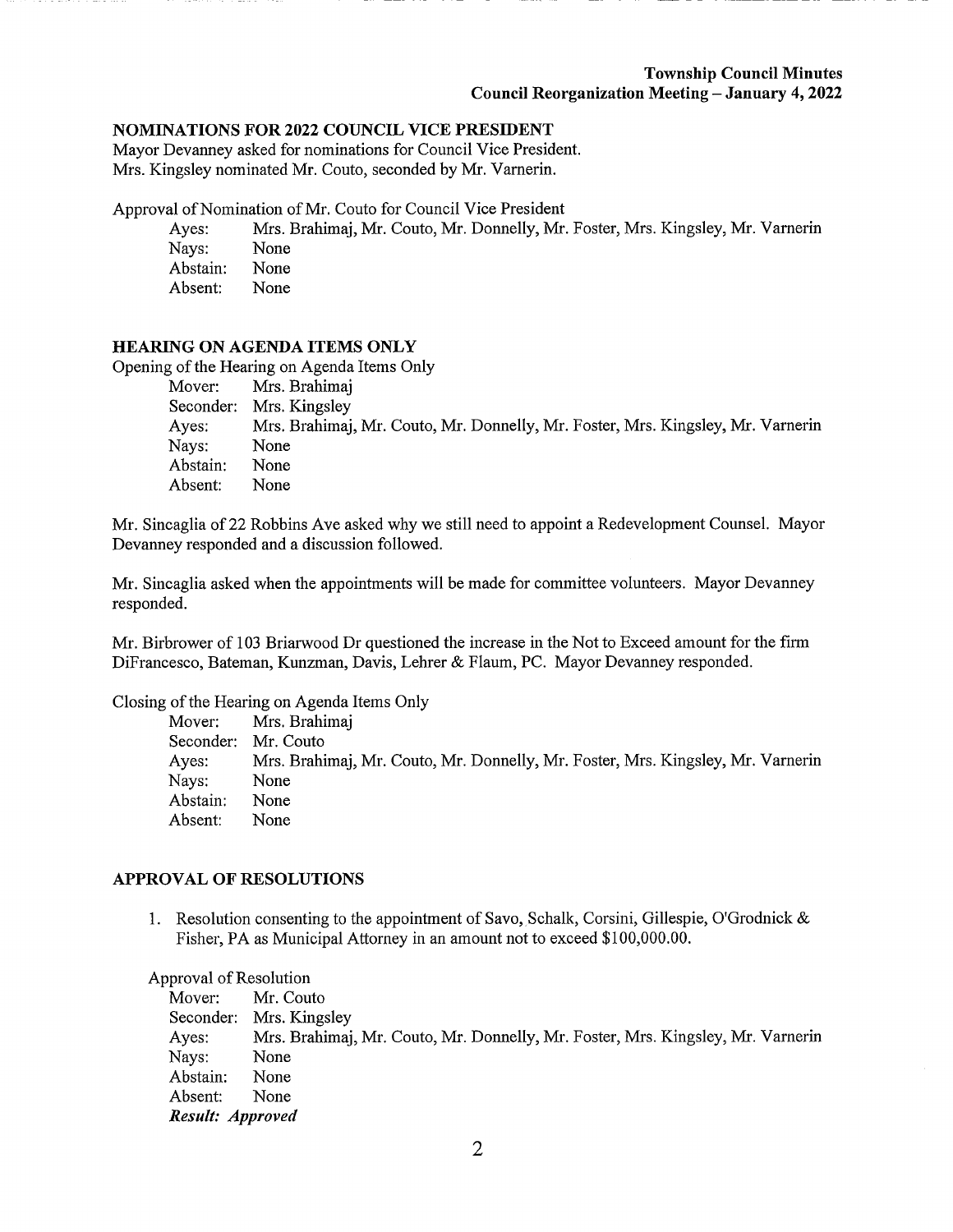2. Resolution appointing Liza Viana as Public Agency Compliance Officer for the Township.

#### Approval of Resolution

| Mr. Donnelly                                                                    |
|---------------------------------------------------------------------------------|
| Mr. Couto                                                                       |
| Mrs. Brahimaj, Mr. Couto, Mr. Donnelly, Mr. Foster, Mrs. Kingsley, Mr. Varnerin |
| None                                                                            |
| None                                                                            |
| None                                                                            |
| Result: Approved                                                                |
|                                                                                 |

3. Resolution appointing Barbara Russo and Ana Minkoff as representatives to the Community Development Revenue Sharing Committee.

Approval of Resolution

| Mover:           | Mr. Foster                                                                      |
|------------------|---------------------------------------------------------------------------------|
|                  | Seconder: Mrs. Kingsley                                                         |
| Ayes:            | Mrs. Brahimaj, Mr. Couto, Mr. Donnelly, Mr. Foster, Mrs. Kingsley, Mr. Varnerin |
| Nays:            | None                                                                            |
| Abstain:         | None                                                                            |
| Absent:          | None                                                                            |
| Result: Approved |                                                                                 |

4. Resolution authorizing Barbara Russo as Fund Commissioner and Liza Viana as Alternate Fund Commissioner for the Garden State Municipal Joint Insurance Fund.

Approval of Resolution

| Mover:           | Mrs. Kingsley                                                                   |
|------------------|---------------------------------------------------------------------------------|
|                  | Seconder: Mr. Varnerin                                                          |
| Ayes:            | Mrs. Brahimaj, Mr. Couto, Mr. Donnelly, Mr. Foster, Mrs. Kingsley, Mr. Varnerin |
| Nays:            | None                                                                            |
| Abstain:         | None                                                                            |
| Absent:          | None                                                                            |
| Result: Approved |                                                                                 |

5. Resolution authorizing 26.25% of the total appropriations in the 2021 budget in the amount of \$5,081,534.49.

Approval of Resolution

| Mover:           | Mr. Varnerin                                                                    |
|------------------|---------------------------------------------------------------------------------|
|                  | Seconder: Mrs. Kingsley                                                         |
| Ayes:            | Mrs. Brahimaj, Mr. Couto, Mr. Donnelly, Mr. Foster, Mrs. Kingsley, Mr. Varnerin |
| Nays:            | None                                                                            |
| Abstain:         | None                                                                            |
| Absent:          | None                                                                            |
| Result: Approved |                                                                                 |

6. Resolution consenting to the appointment of Moshood Muftau as the Municipal Prosecutor.

Mrs. Kingsley asked about scheduling conflicts. Mayor Devanney responded.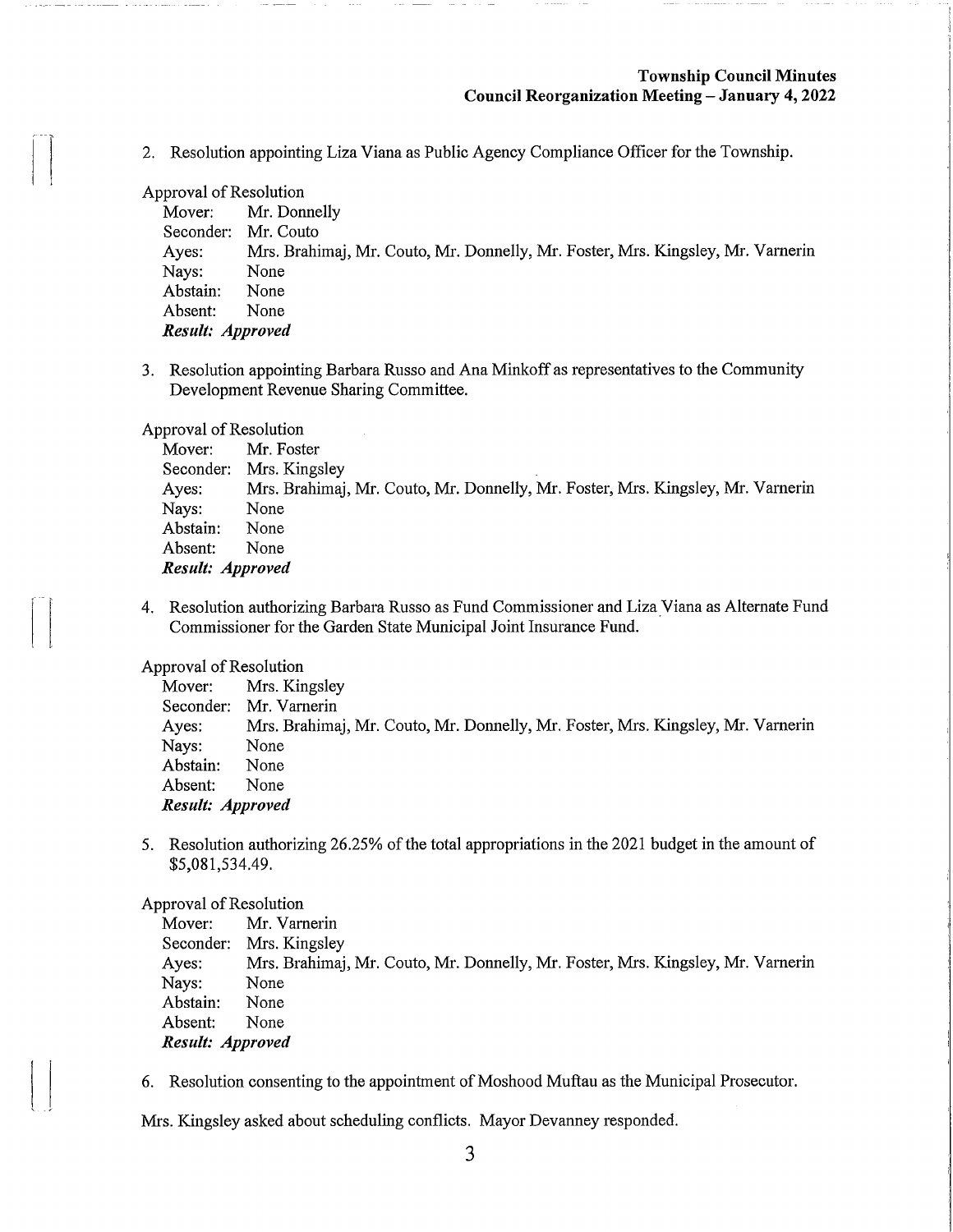Approval of Resolution

Mover: Mrs. Brahimaj Seconder: Mr. Varnerin Ayes; Mrs. Brahimaj, Mr. Couto, Mr. Donnelly, Mr. Foster, Mrs. Kingsley, Mr. Varnerin Nays: None Abstain: None Absent: None Result: Approved

7. Resolution appointing Michael Wittenberg, John Henry Barr and Howard Egenberg and as Alternate Municipal Prosecutors for the year 2022.

Approval of Resolution

Mover: Mr. Couto Seconder: Mr. Vamerin Ayes: Mrs. Brahimaj, Mr. Couto, Mr. Donnelly, Mr. Foster, Mrs. Kingsley, Mr. Vamerin Nays: None Abstain: None Absent: None Result: Approved

8. Resolution consenting to the appointment of August Santore as the Public Defender.

#### Approval of Resolution

Mover: Mr. Donnelly Seconder: Mr. Couto Ayes: Mrs. Brahimaj, Mr. Couto, Mr. Donnelly, Mr. Foster, Mrs. Kingsley, Mr. Vamerin Nays: None Abstain: None Absent: None Result: Approved

9. Resolution appointing Jared Weiss and Thomas J. Dooley as Alternate Public Defenders for the year 2022.

Approval of Resolution

Mover: Mr. Foster Seconder: Mr. Couto Ayes: Mrs. Brahimaj, Mr. Couto, Mr. Donnelly, Mr. Foster, Mrs. Kingsley, Mr. Varnerin Nays: None Abstain: None Absent: None Result: Approved

10. Resolution appointing James Hopkins as Chief of the Berkeley Heights Volunteer Fire Department.

Approval of Resolution

Mover: Mrs. Kingsley Seconder: Mr. Couto Ayes: Mrs. Brahimaj, Mr. Couto, Mr. Donnelly, Mr. Foster, Mrs. Kingsley, Mr. Varnerin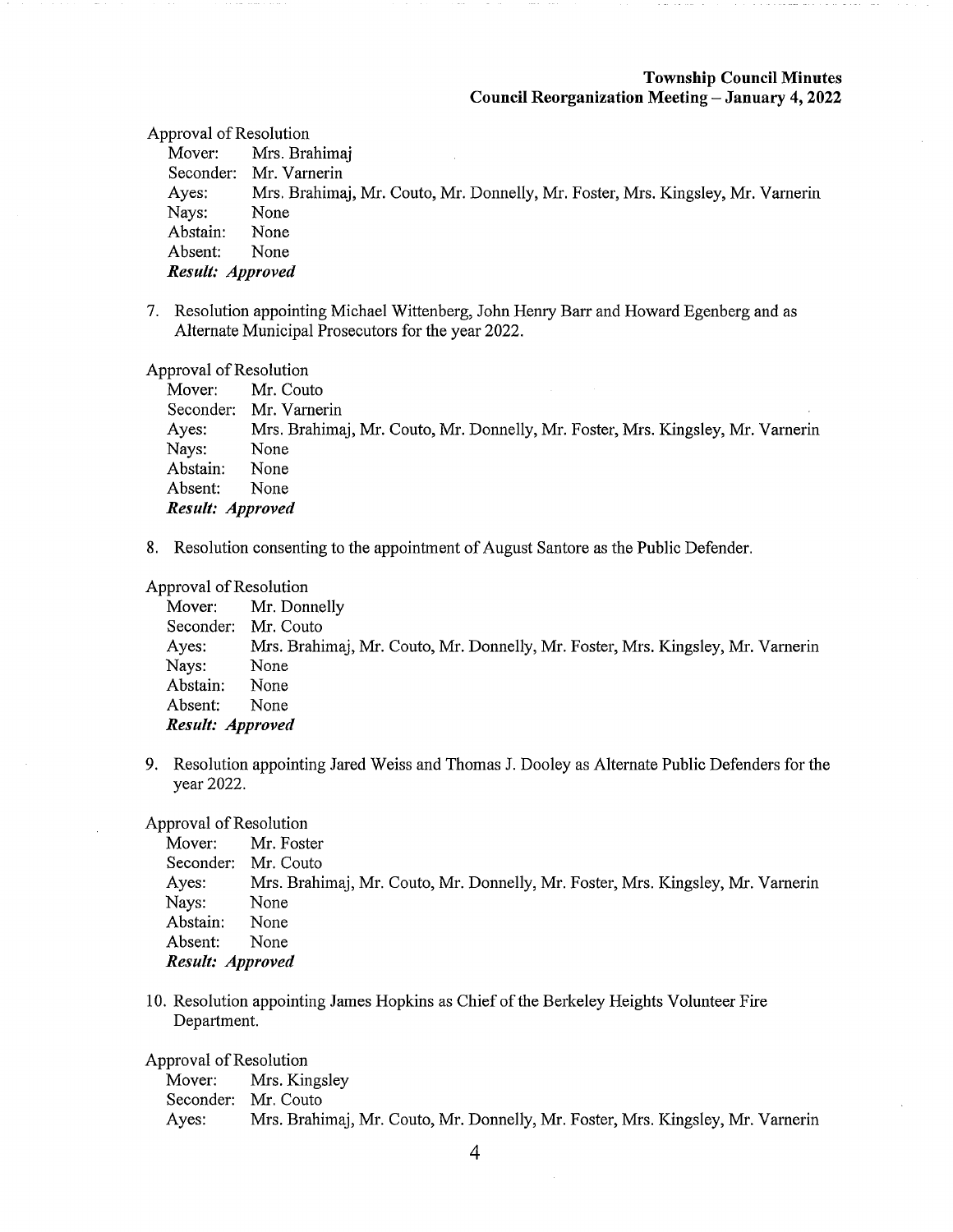| Nays:    | None             |
|----------|------------------|
| Abstain: | None             |
| Absent:  | None             |
|          | Result: Approved |

11. Resolution appointing James Hopkins as Fire Official.

Approval of Resolution

|                      | Mover: Mr. Varnerin                                                             |
|----------------------|---------------------------------------------------------------------------------|
| Seconder: Mr. Foster |                                                                                 |
| Ayes:                | Mrs. Brahimaj, Mr. Couto, Mr. Donnelly, Mr. Foster, Mrs. Kingsley, Mr. Varnerin |
| Nays:                | None                                                                            |
| Abstain:             | None                                                                            |
| Absent:              | None                                                                            |
| Result: Approved     |                                                                                 |

12. Resolution appointing the 2022 Fire Inspectors.

Approval of Resolution

| Mover:           | Mrs. Brahimaj                                                                   |
|------------------|---------------------------------------------------------------------------------|
|                  | Seconder: Mrs. Kingsley                                                         |
| Ayes:            | Mrs. Brahimaj, Mr. Couto, Mr. Donnelly, Mr. Foster, Mrs. Kingsley, Mr. Varnerin |
| Nays:            | None                                                                            |
| Abstain:         | None                                                                            |
| Absent:          | None                                                                            |
| Result: Approved |                                                                                 |

13. Resolution appointing Jeff Varnerin to the Board of Health for a term to expire on 12/31/2022.

Approval of Resolution

| Mover:           | Mr. Couto                                                                       |
|------------------|---------------------------------------------------------------------------------|
|                  | Seconder: Mrs. Kingsley                                                         |
| Ayes:            | Mrs. Brahimaj, Mr. Couto, Mr. Donnelly, Mr. Foster, Mrs. Kingsley, Mr. Varnerin |
| Nays:            | None                                                                            |
| Abstain:         | None                                                                            |
| Absent:          | None                                                                            |
| Result: Approved |                                                                                 |

14. Resolution appointing Jeanne Kingsley, Council Representative, to the Planning Board for a term to expire on 12/31/2022.

#### Approval of Resolution

Mover: Mr. Donnelly Seconder: Mr. Couto Ayes: Mrs. Brahimaj, Mr. Couto, Mr. Donnelly, Mr. Foster, Mrs. Kingsley, Mr. Vamerin Nays: None Abstain: None Absent: None Result: Approved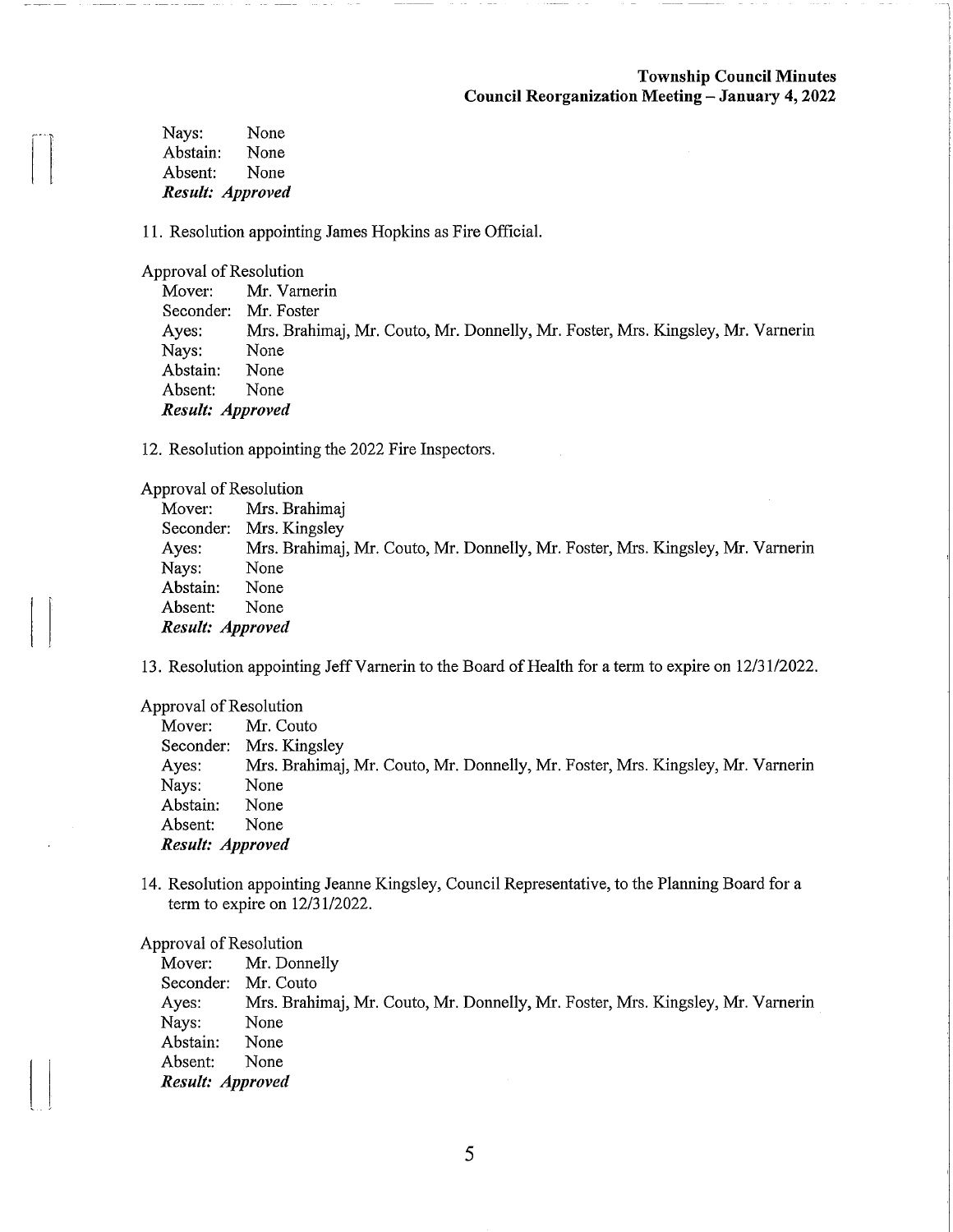15. Resolution appointing Gentiana Brahimaj and Jeanne Kingsley to the Communications Committee for a term to expire on 12/31/2022.

Approval of Resolution

| Mover:           | Mr. Foster                                                                      |
|------------------|---------------------------------------------------------------------------------|
|                  | Seconder: Mrs. Kingsley                                                         |
| Ayes:            | Mrs. Brahimaj, Mr. Couto, Mr. Donnelly, Mr. Foster, Mrs. Kingsley, Mr. Varnerin |
| Nays:            | None                                                                            |
| Abstain:         | None                                                                            |
| Absent:          | None                                                                            |
| Result: Approved |                                                                                 |

16. Resolution appointing Jeanne Kingsley and Manuel Couto to the Downtown Beautification Committee for a term to expire on 12/31/2022.

Approval of Resolution

| Mover:           | Mrs. Kingsley                                                                   |
|------------------|---------------------------------------------------------------------------------|
|                  | Seconder: Mrs. Brahimaj                                                         |
| Ayes:            | Mrs. Brahimaj, Mr. Couto, Mr. Donnelly, Mr. Foster, Mrs. Kingsley, Mr. Varnerin |
| Nays:            | None                                                                            |
| Abstain:         | None                                                                            |
| Absent:          | None                                                                            |
| Result: Approved |                                                                                 |

17. Resolution appointing Manuel Couto to the Economic Development Committee for a term to expire on 12/31/2022.

Approval of Resolution

Mover: Mr. Varnerin Seconder: Mr. Foster Ayes: Mrs. Brahimaj, Mr. Couto, Mr. Donnelly, Mr. Foster, Mrs. Kingsley, Mr. Vamerin Nays: None Abstain: None Absent: None Result: Approved

18. Resolution appointing John Foster to the Historic Preservation Committee for a term to expire on 12/31/2022.

## Approval of Resolution

| Mover:           | Mrs. Brahimaj                                                                   |
|------------------|---------------------------------------------------------------------------------|
|                  | Seconder: Mrs. Kingsley                                                         |
| Ayes:            | Mrs. Brahimai, Mr. Couto, Mr. Donnelly, Mr. Foster, Mrs. Kingsley, Mr. Varnerin |
| Nays:            | None                                                                            |
| Abstain:         | None                                                                            |
| Absent:          | None                                                                            |
| Result: Approved |                                                                                 |

19. Resolution appointing Manuel Couto to the Memorial Park Renewal Committee for a term to expire on 12/31/2022.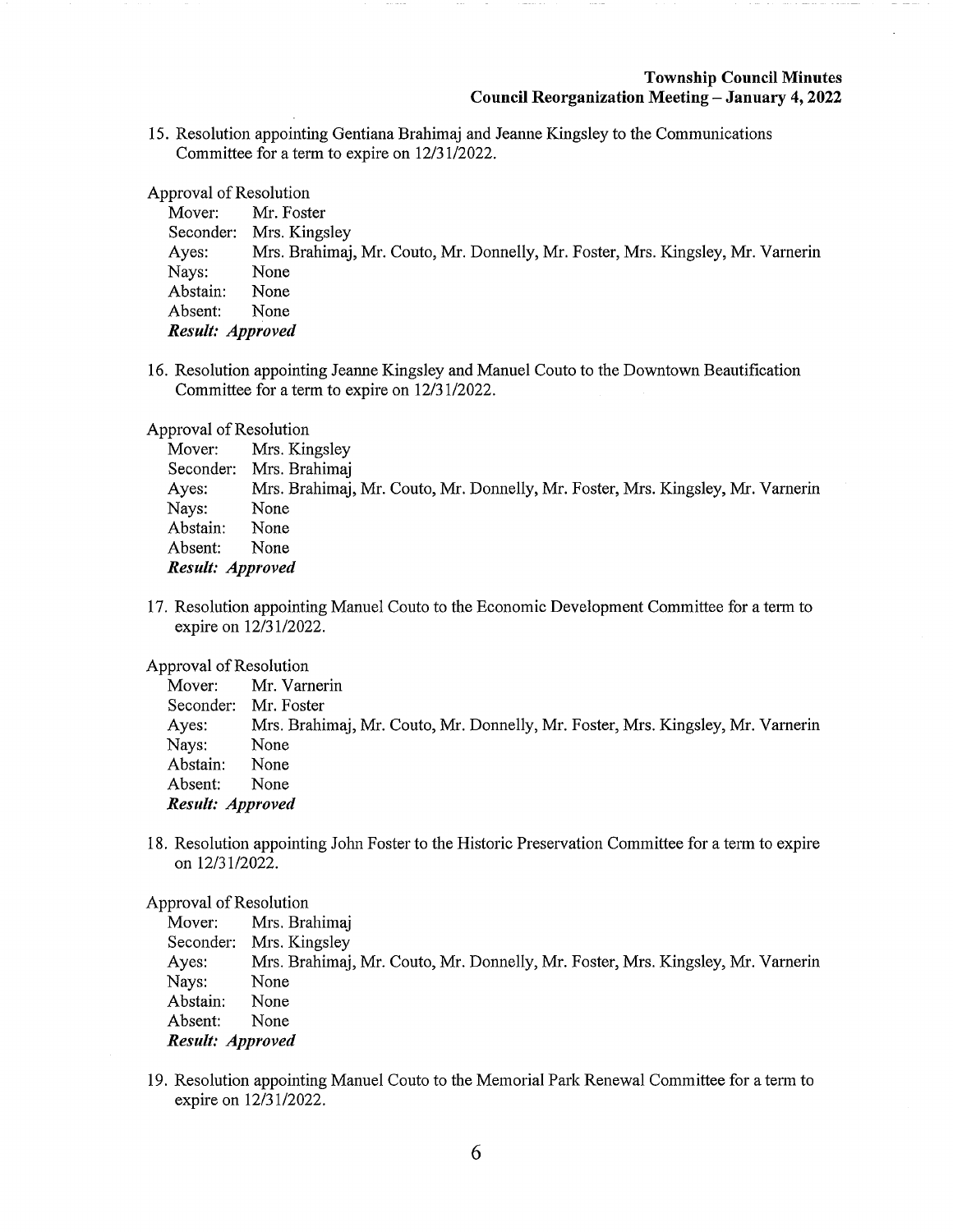Approval of Resolution

Mover: Mr. Couto Seconder: Mr. Varnerin Ayes: Mrs. Brahimaj, Mr. Couto, Mr. Donnelly, Mr. Foster, Mrs. Kingsley, Mr. Varnerm Nays: None Abstain: None Absent: None Result: Approved

20. Resolution appointing Manuel Couto to the Peppertown Park Renewal Committee for a term to expire on 12/31/2022.

Approval of Resolution

Mover: Mr. Donnelly Seconder: Mrs. Kingsley Ayes: Mrs. Brahimaj, Mr. Couto, Mr. Donnelly, Mr. Foster, Mrs. Kingsley, Mr. Vamerin Nays: None Abstain: None Absent: None Result: Approved

21. Resolution appointing Paul Donnelly to the Grants Committee for a term to expire on December 31,2022.

Approval of Resolution

Mover: Mr. Foster Seconder: Mrs. Kingsley Ayes: Mrs. Brahimaj, Mr. Couto, Mr. Donnelly, Mr. Foster, Mrs. Kingsley, Mr. Varnerin Nays: None Abstain: None Absent: None Result: Approved

22. Resolution appointing Linda Nessenson to the Berkeley Heights Public Library Board for a (5) year term to expire on December 31, 2026.

Mrs. Minkoff noted the agenda had a typo and confirmed that the term expiration date is December 31,2026.

Approval of Resolution

| Mover:           | Mrs. Kingsley                                                                   |
|------------------|---------------------------------------------------------------------------------|
|                  | Seconder: Mr. Varnerin                                                          |
| Ayes:            | Mrs. Brahimaj, Mr. Couto, Mr. Donnelly, Mr. Foster, Mrs. Kingsley, Mr. Varnerin |
| Nays:            | None                                                                            |
| Abstain:         | None                                                                            |
| Absent:          | None                                                                            |
| Result: Approved |                                                                                 |

23. Resolution extending the Mayor's Youth Council Committee for a term to expire on December 31,2022.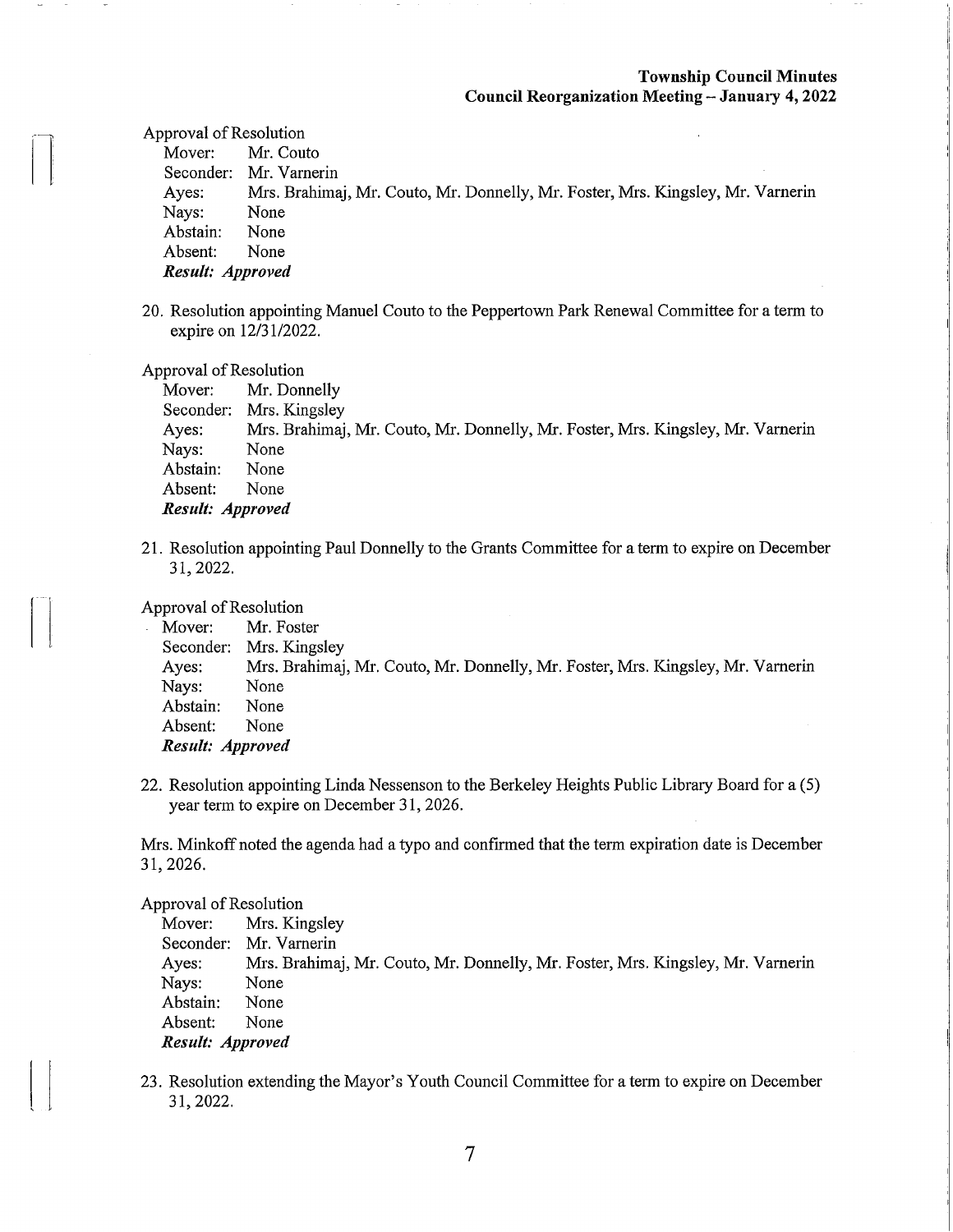Mr. Couto asked about the Council appointment for this Committee. Mayor Devanney responded.

Approval of Resolution Mover: Mr. Varnerin Seconder: Mrs. Kingsley Ayes: Mrs. Brahimaj, Mr. Couto, Mr. Donnelly, Mr. Foster, Mrs. Kingsley, Mr. Vamerin Nays: None Abstain: None Absent: None Result: Approved

24. Resolution appointing CGP&H as Affordable Housing Administrative Agent for the Township of Berkeley Heights in an amount not to exceed \$15,000.00.

Approval of Resolution

| Mover:              | Mrs. Brahimaj                                                                   |
|---------------------|---------------------------------------------------------------------------------|
| Seconder: Mr. Couto |                                                                                 |
| Ayes:               | Mrs. Brahimaj, Mr. Couto, Mr. Donnelly, Mr. Foster, Mrs. Kingsley, Mr. Varnerin |
| Nays:               | None                                                                            |
| Abstain:            | None                                                                            |
| Absent:             | None                                                                            |
| Result: Approved    |                                                                                 |

25. Resolution appointing Surenian, Edwards & Nolan, LLC as Affordable Housing Attorney Services for the Township of Berkeley Heights in an amount not to exceed \$50,000.00.

## Approval of Resolution

| Absent:  | <b>None</b>                                                                     |
|----------|---------------------------------------------------------------------------------|
| Abstain: | None                                                                            |
| Nays:    | None                                                                            |
| Ayes:    | Mrs. Brahimaj, Mr. Couto, Mr. Donnelly, Mr. Foster, Mrs. Kingsley, Mr. Varnerin |
|          | Seconder: Mrs. Kingsley                                                         |
| Mover:   | Mr. Couto                                                                       |

26. Resolution appointing Harbor Consultants as Affordable Housing Planner and Redevelopment Planner for the Township of Berkeley Heights in an amount not to exceed \$50,000.00.

## Approval of Resolution

Mover: Mr. Donnelly Seconder: Mr. Foster Ayes: Mrs. Brahimaj, Mr. Couto, Mr. Donnelly, Mr. Foster, Mrs. Kingsley, Mr. Varnerin Nays: None Abstain: None Absent: None Result: Approved

27. Resolution consenting to the appointment of Wielkotz & Company as Township Auditor.

Approval of Resolution Mover: Mr. Foster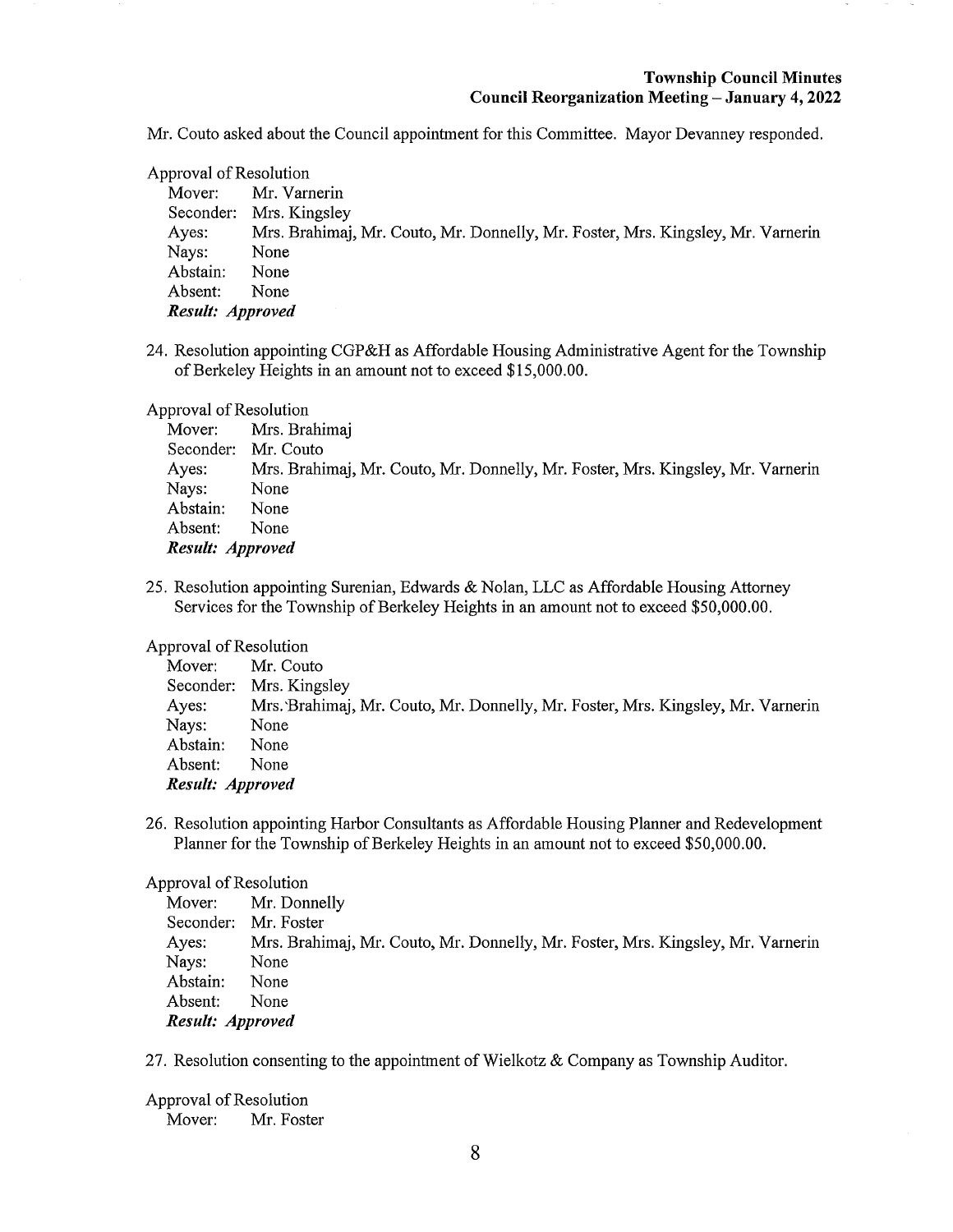Seconder: Mr. Couto Ayes: Mrs. Brahimaj, Mr. Couto, Mr. Donnelly, Mr. Foster, Mrs. Kingsley, Mr. Vamerin Nays: None<br>Abstain: None Abstain: Absent: None Result: Approved

28. Resolution consenting to the appointment of McManimon, Scotland & Bauman LLC, as the Township Bond Counsel in an amount not to exceed \$75,000.00.

#### Approval of Resolution

|                     | Mover: Mrs. Kingsley                                                            |
|---------------------|---------------------------------------------------------------------------------|
| Seconder: Mr. Couto |                                                                                 |
| Ayes:               | Mrs. Brahimaj, Mr. Couto, Mr. Donnelly, Mr. Foster, Mrs. Kingsley, Mr. Varnerin |
| Nays:               | None                                                                            |
| Abstain:            | None                                                                            |
| Absent:             | None                                                                            |
| Result: Approved    |                                                                                 |

29. Resolution consenting to the appointment of Van Cleef Engineering Associates for Engineering Services related to the Waste Water Treatment Plant in an amount not to exceed \$50,000.00.

#### Approval of Resolution

|                  | Mover: Mr. Varnerin                                                             |
|------------------|---------------------------------------------------------------------------------|
|                  | Seconder: Mr. Couto                                                             |
| Ayes:            | Mrs. Brahimaj, Mr. Couto, Mr. Donnelly, Mr. Foster, Mrs. Kingsley, Mr. Varnerin |
| Nays:            | None                                                                            |
| Abstain:         | None                                                                            |
| Absent:          | None                                                                            |
| Result: Approved |                                                                                 |

30. Resolution appointing Neglia Engineering Associates for general engineering Services for the Township.

#### Approval of Resolution

|                  | Mover: Mrs. Brahimaj                                                            |
|------------------|---------------------------------------------------------------------------------|
|                  | Seconder: Mr. Varnerin                                                          |
| Ayes:            | Mrs. Brahimaj, Mr. Couto, Mr. Donnelly, Mr. Foster, Mrs. Kingsley, Mr. Varnerin |
| Nays:            | None                                                                            |
| Abstain:         | None                                                                            |
| Absent:          | None                                                                            |
| Result: Approved |                                                                                 |

31. Resolution appointing NW Financial Group, LLC as Financial Advisor for the Township of Berkeley Heights for the term to expire on December 31, 2022.

Approval of Resolution

Mover: Mr. Couto Seconder: Mr. Vamerin Ayes: Mrs. Brahimaj, Mr. Couto, Mr. Donnelly, Mr. Foster, Mrs. Kingsley, Mr. Vamerin Nays: None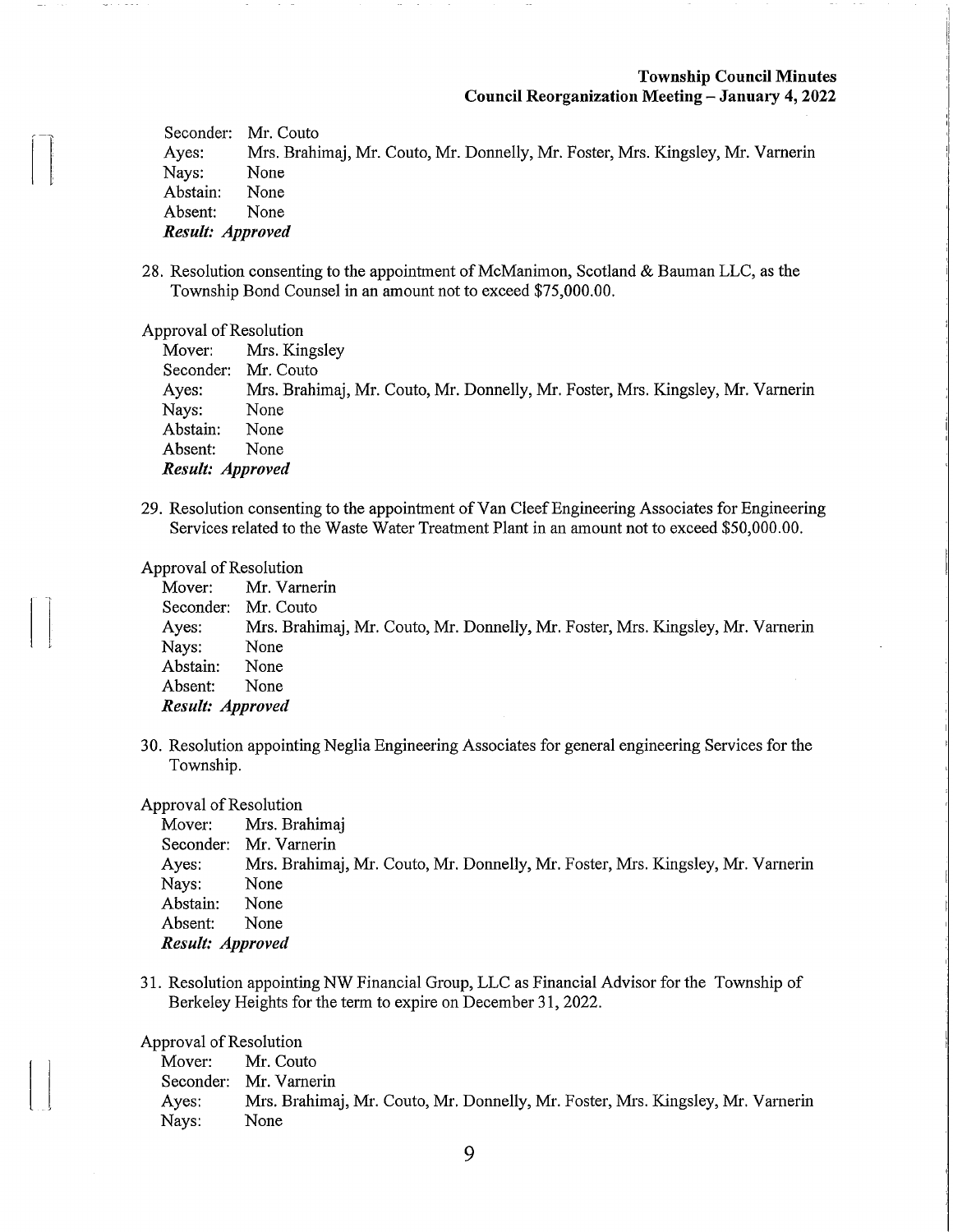Abstain: None Absent: None Result: Approved

32. Resolution consenting to the appointment of Brown & Brown Metro, LLC, as the Township Employee Benefit Broker.

Approval of Resolution

|                  | Mover: Mr. Donnelly                                                             |
|------------------|---------------------------------------------------------------------------------|
|                  | Seconder: Mr. Varnerin                                                          |
| Ayes:            | Mrs. Brahimaj, Mr. Couto, Mr. Donnelly, Mr. Foster, Mrs. Kingsley, Mr. Varnerin |
| Nays:            | None                                                                            |
| Abstain:         | None                                                                            |
| Absent:          | None                                                                            |
| Result: Approved |                                                                                 |

33. Resolution consenting to the appointment of Brown & Brown Metro, LLC as the Township Property and Casualty Broker.

Approval of Resolution

| Mover:           | Mr. Foster                                                                      |
|------------------|---------------------------------------------------------------------------------|
|                  | Seconder: Mr. Varnerin                                                          |
| Ayes:            | Mrs. Brahimaj, Mr. Couto, Mr. Donnelly, Mr. Foster, Mrs. Kingsley, Mr. Varnerin |
| Nays:            | None                                                                            |
| Abstain:         | None                                                                            |
| Absent:          | None                                                                            |
| Result: Approved |                                                                                 |

34. Resolution consenting to the appointment of McElroy, Deutsch, Mulvaney & Carpenter, LLP, as Labor/Personnel Counsel in an amount not to exceed \$50,000.00.

Approval of Resolution

|                     | Mover: Mrs. Kingsley                                                            |
|---------------------|---------------------------------------------------------------------------------|
| Seconder: Mr. Couto |                                                                                 |
| Ayes:               | Mrs. Brahimaj, Mr. Couto, Mr. Donnelly, Mr. Foster, Mrs. Kingsley, Mr. Varnerin |
| Nays:               | None                                                                            |
| Abstain:            | None                                                                            |
| Absent:             | None                                                                            |
| Result: Approved    |                                                                                 |

35. Resolution authorizing the contract with Van Cleef Engineering Associates for the provision of On-call Licensed Operator S4/C2 services for the Township's Waste Water Treatment Plant in an amount not to exceed \$50,000.00

Approval of Resolution

| Mover:   | Mr. Varnerin                                                                    |
|----------|---------------------------------------------------------------------------------|
|          | Seconder: Mrs. Brahimaj                                                         |
| Ayes:    | Mrs. Brahimaj, Mr. Couto, Mr. Donnelly, Mr. Foster, Mrs. Kingsley, Mr. Varnerin |
| Nays:    | None                                                                            |
| Abstain: | None                                                                            |
| Absent:  | None                                                                            |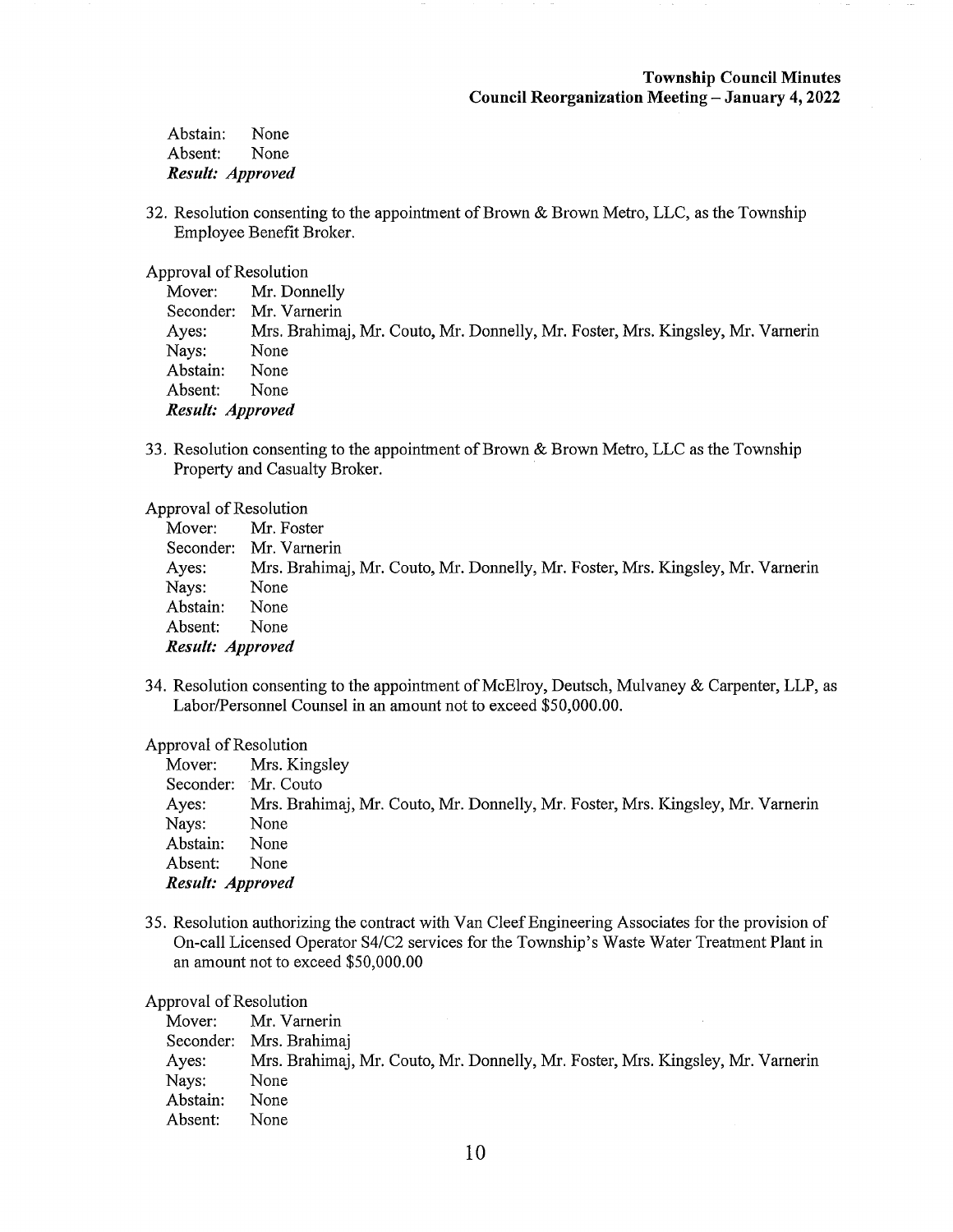#### Result: Approved

36. Resolution appointing Integra Realty Services as Real Estate Appraisal & Consulting Services for the Township of Berkeley Heights in an amount not to exceed \$30,000.00.

Approval of Resolution

| Mover:           | Mrs. Brahimaj                                                                   |
|------------------|---------------------------------------------------------------------------------|
| Seconder:        | Mrs. Kingsley                                                                   |
| Ayes:            | Mrs. Brahimaj, Mr. Couto, Mr. Donnelly, Mr. Foster, Mrs. Kingsley, Mr. Varnerin |
| Nays:            | None                                                                            |
| Abstain:         | None                                                                            |
| Absent:          | None                                                                            |
| Result: Approved |                                                                                 |

37. Resolution appointing McManimon, Scotland & Bauman LLC as Redevelopment Counsel for the Township of Berkeley Heights in an amount not to exceed \$50,000.00.

#### Approval of Resolution

| Mover:           | Mr. Couto                                                                       |
|------------------|---------------------------------------------------------------------------------|
|                  | Seconder: Mrs. Brahimaj                                                         |
| Ayes:            | Mrs. Brahimaj, Mr. Couto, Mr. Donnelly, Mr. Foster, Mrs. Kingsley, Mr. Varnerin |
| Nays:            | None                                                                            |
| Abstain:         | None                                                                            |
| Absent:          | None                                                                            |
| Result: Approved |                                                                                 |

38. Resolution consenting to the appointment of DiFrancesco, Bateman, Kunzman, Davis, Lehrer  $\&$ Flaum, PC, as Township Tax Attorney in an amount not to exceed \$80,000.00.

#### Approval of Resolution

| Mover:           | Mr. Donnelly                                                                    |
|------------------|---------------------------------------------------------------------------------|
|                  | Seconder: Mr. Varnerin                                                          |
| Ayes:            | Mrs. Brahimaj, Mr. Couto, Mr. Donnelly, Mr. Foster, Mrs. Kingsley, Mr. Varnerin |
| Nays:            | None                                                                            |
| Abstain:         | None                                                                            |
| Absent:          | None                                                                            |
| Result: Approved |                                                                                 |

39. Resolution consenting to the appointment of Phillips Preiss as Township Planner in an amount not to exceed \$50,000.00.

#### Approval of Resolution

Mover; Mr. Foster Seconder: Mrs. Kingsley Ayes: Mrs. Brahimaj, Mr. Couto, Mr. Donnelly, Mr. Foster, Mrs. Kingsley, Mr. Vamerin Nays: None Abstain: None Absent: None Result: Approved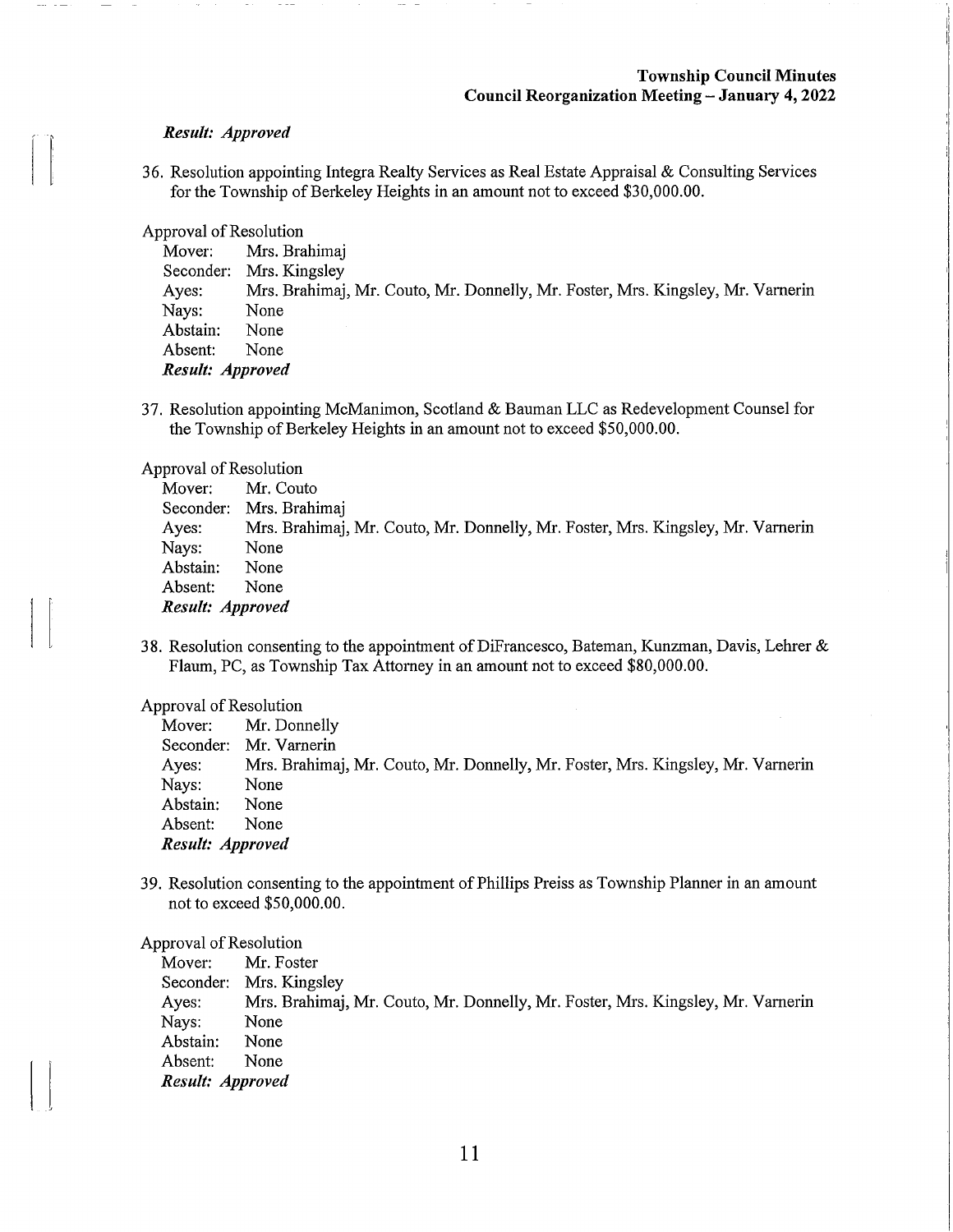40. Resolution approving the Shared Services Agreement with County Union authorizing County Employee Joseph Graziano Sr., to provide Certified Public Works Manager Services as the Director of the Township's Department of Public Works.

Approval of Resolution

Mover: Mrs. Kingsley Seconder: Mr. Foster Ayes: Mrs. Brahimaj, Mr. Couto, Mr. Donnelly, Mr. Foster, Mrs. Kingsley, Mr. Varnerin Nays: None<br>Abstain: None Abstain: Absent: None Result: Approved

41. Resolution authorizing the Shared Services Agreement with the Borough of Madison for IT services.

Approval of Resolution

|                      | Mover: Mr. Varnerin                                                             |
|----------------------|---------------------------------------------------------------------------------|
| Seconder: Mr. Foster |                                                                                 |
| Ayes:                | Mrs. Brahimaj, Mr. Couto, Mr. Donnelly, Mr. Foster, Mrs. Kingsley, Mr. Varnerin |
| Nays:                | None                                                                            |
| Abstain:             | None                                                                            |
| Absent:              | None                                                                            |
| Result: Approved     |                                                                                 |

42. Resolution authorizing a list of firms as qualified to provide services to the Township pursuant to the RFQ process.

## Approval of Resolution

Mover: Mrs. Brahimaj Seconder: Mr. Foster Ayes: Mrs. Brahimaj, Mr. Couto, Mr. Donnelly, Mr. Foster, Mrs. Kingsley, Mr. Varnerin Nays: None Abstain: None Absent: None Result: Approved

43. Resolution authorizing an amendment to the contract with De Block Environmental Services, for the provision of providing on-call licensed operator (S-4) services for the Waste Water treatment Plant.

## Approval of Resolution

Mover: Mr. Couto Seconder: Mr. Foster Ayes: Mrs. Brahimaj, Mr. Couto, Mr. Donnelly, Mr. Foster, Mrs. Kingsley, Mr. Varnerin Nays: None Abstain: None Absent: None Result: Approved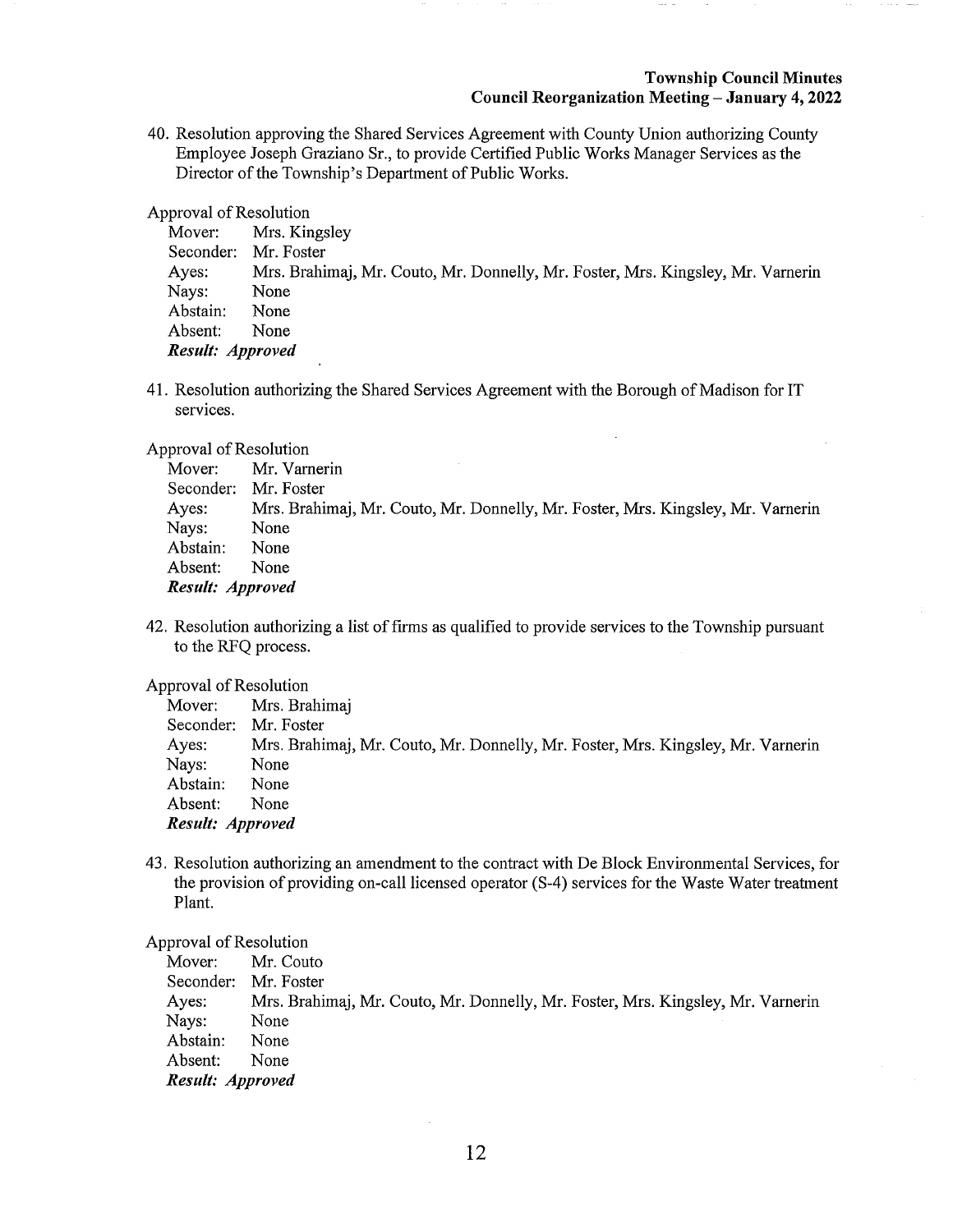44. Resolution awarding a contract to Rapid Pump and Meter Services for the provision of Measurement Device Calibration & Repairs for the Waste Water Treatment Plant, in the amount not to exceed \$10,400.00, for a term from January 1, 2022 through December 31, 2023.

Approval of Resolution

| Mover:           | Mr. Donnelly                                                                    |
|------------------|---------------------------------------------------------------------------------|
| Seconder:        | Mr. Foster                                                                      |
| Ayes:            | Mrs. Brahimaj, Mr. Couto, Mr. Donnelly, Mr. Foster, Mrs. Kingsley, Mr. Varnerin |
| Nays:            | None                                                                            |
| Abstain:         | None                                                                            |
| Absent:          | None                                                                            |
| Result: Approved |                                                                                 |

45. Resolution awarding a contract to Carmeuse Lime Inc., for the provision of Calcium Hydrated Lime for the Waste Water Treatment Plant, in the amount not to exceed \$39,251 .80, for a term from January 1, 2022 through December 31, 2022.

Approval of Resolution

| Mover:           | Mr. Foster                                                                      |
|------------------|---------------------------------------------------------------------------------|
|                  | Seconder: Mr. Varnerin                                                          |
| Ayes:            | Mrs. Brahimaj, Mr. Couto, Mr. Donnelly, Mr. Foster, Mrs. Kingsley, Mr. Varnerin |
| Nays:            | None                                                                            |
| Abstain:         | None                                                                            |
| Absent:          | None                                                                            |
| Result: Approved |                                                                                 |

46. Resolution awarding a contract to BioSafe Systems, for the provision of Paracetic Acid (PAA) 15% Solutions, for the Waste Water Treatment Plant, in the amount not to exceed \$106, 440.00, for a term from January 1, 2022 through December 31, 2024.

Approval of Resolution

|                     | Mover: Mrs. Kingsley                                                            |
|---------------------|---------------------------------------------------------------------------------|
| Seconder: Mr. Couto |                                                                                 |
| Ayes:               | Mrs. Brahimaj, Mr. Couto, Mr. Donnelly, Mr. Foster, Mrs. Kingsley, Mr. Varnerin |
| Nays:               | None                                                                            |
| Abstain:            | None                                                                            |
| Absent:             | None                                                                            |
| Result: Approved    |                                                                                 |

47. Resolution awarding a contract to AC Schultes, for the provision of Repair Services for the Waste Water Treatment Plant, at various hourly rates, for a term from January 1, 2022 through December 31,2023.

Approval of Resolution

Mover: Mr. Varnerin Seconder: Mrs. Kingsley Ayes: Mrs. Brahimaj, Mr. Couto, Mr. Donnelly, Mr. Foster, Mrs. Kingsley, Mr. Vamerin Nays: None Abstain: None Absent: None Result: Approved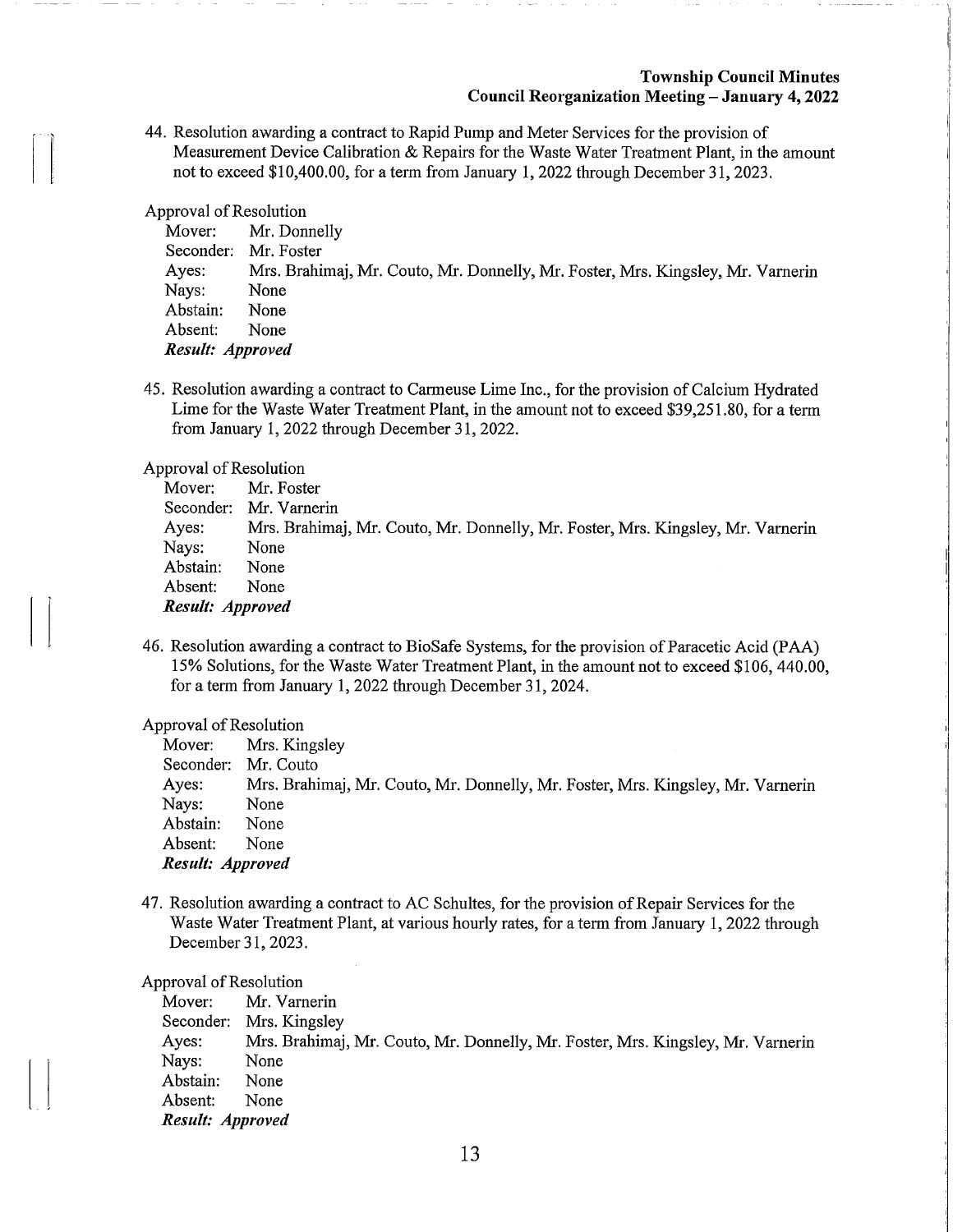48. Resolution awarding a contract to Garden State Laboratories, for the provision of Laboratory Services for the Waste Water Treatment Plant, in the amount not to exceed \$68,370.00 per year, for a term from January 1, 2022 through December 31, 2024.

Approval of Resolution

Mover: Mrs. Brahimaj Seconder: Mr. Vamerin Ayes: Mrs. Brahimaj, Mr. Couto, Mr. Donnelly, Mr. Foster, Mrs. Kingsley, Mr. Varnerin Nays: None<br>Abstain: None Abstain: Absent: None Result: Approved

## CONSENT AGENDA

All matters listed under Consent Agenda are considered routine by the Township Council and will be enacted upon by one motion; there will be no separate discussion of these items. If discussion is desired, that item will be removed from the Consent Agenda and will be considered separately.

#### 49. Consent Agenda Resolutions (a-i)

- a. Resolution Establishing Council Meeting Schedule for 2022.
- b. Resolution designating the Courier News and Star Ledger as the legal newspapers and TAP into Berkeley Heights as the official electronic media newspaper for the Township.
- c. Resolution authorizing Township Treasurer to maintain a payroll account with TD Bank and draw there from.
- d. Resolution establishing interest rate on delinquent taxes and sewer charges up to \$1,500.00 and interest rate on delinquent taxes and sewer charges in excess of \$10,000.00 and allowing for a ten (10) calendar day grace period on both.
- e. Resolution authorizing the Tax Collector to conduct an annual tax sale of the prior year delinquencies.
- f. Resolution authorizing the Tax Collector to process without further action, any cancellation of property tax overpayments or delinquencies of less than \$10.00.
- g. Resolution establishing a change fund for 2022.
- h. Resolution establishing a petty cash fund.
- i. Resolution authorizing a cash management plan.

Approval of Consent Agenda Resolutions # a-i

Mover: Mr. Couto Seconder: Mr. Varnerin Ayes: Mrs. Brahimaj, Mr. Couto, Mr. Donnelly, Mr. Foster, Mrs. Kingsley, Mr. Varnerin Nays: None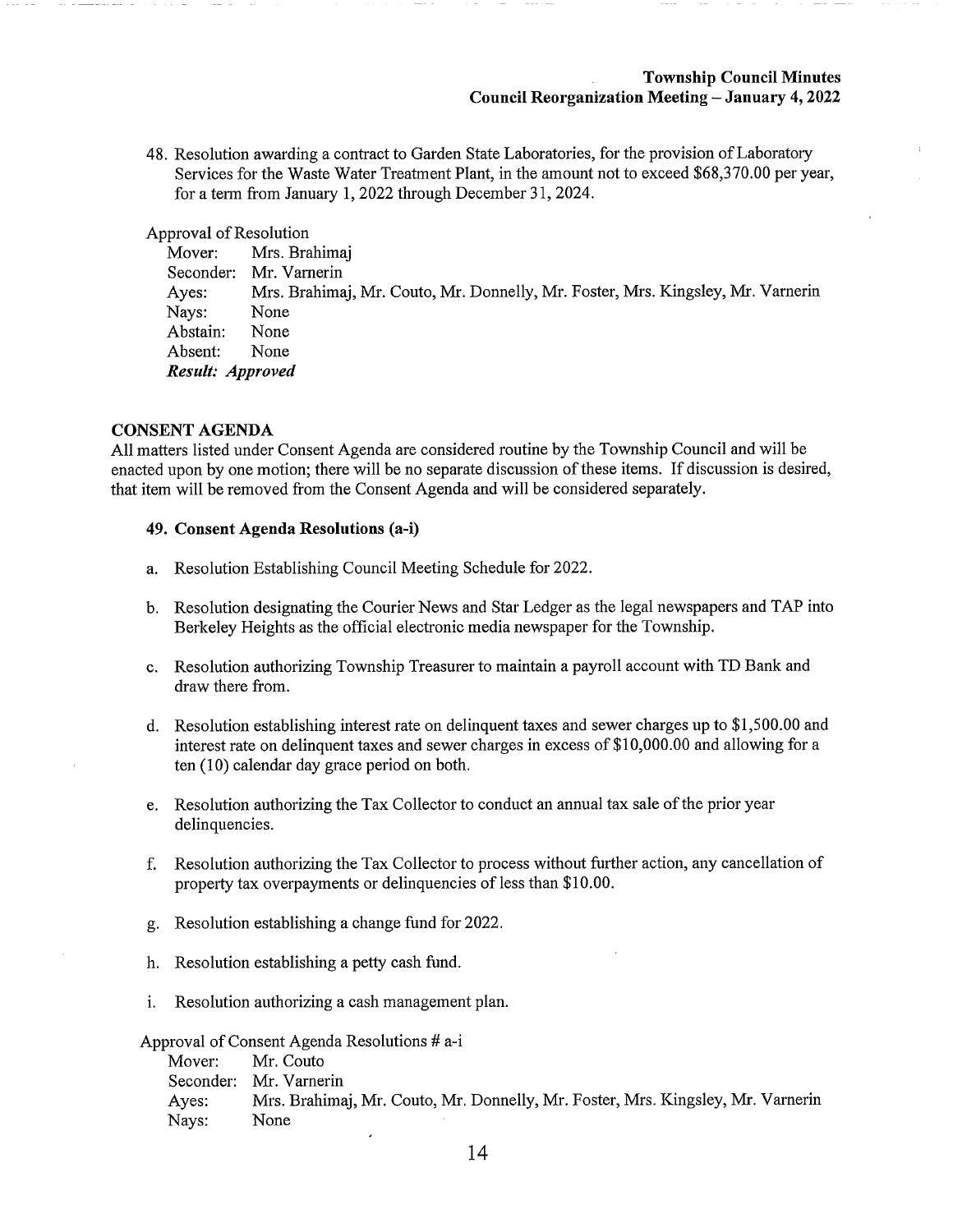Abstain: None Absent: None Result: Approved

## MAYOR'S STATEMENT

Mayor Devanney read a statement. (A copy of this statement is attached to the permanent minutes.)

## TOWNSHIP COUNCIL STATEMENTS

Mrs. Brahimaj read a statement. Mr. Couto read a statement. Mr. Donnelly read a statement. Mr. Foster read a statement. Mrs. Kingsley read a statement. (A copy of this statement is attached to the permanent minutes.) Mr. Vamerin read a statement.

# CITIZENS HEARING

Opening of the Citizens Hearing

| Mover:   | Mr. Donnelly                                                                    |
|----------|---------------------------------------------------------------------------------|
|          | Seconder: Mrs. Kingsley                                                         |
| Ayes:    | Mrs. Brahimaj, Mr. Couto, Mr. Donnelly, Mr. Foster, Mrs. Kingsley, Mr. Varnerin |
| Nays:    | None                                                                            |
| Abstain: | None                                                                            |
| Absent:  | None                                                                            |

Ms. Poage of 12 Eaton Court expressed her support for Shared Services.

Ms. Minkoff read a statement submitted by Rob Doney of 44 Apple Tree Row.

"Good evening.

I want to compliment those that did the work alongside Plainfield Avenue. The new sidewalks and driveway aprons look beautiful. Berkeley Heights is really doing some upgrades and it is showing! I for one do not mind seeing my taxes at work whether it be at town level or from the county or state level.

I have a question about the Emerson Lane area of Berkeley Heights. I would say that if not all, then close to 75% of the roads in the Berkeley Heights section between Plainfield Ave and Hillcrest, the roads are in major disrepair. As for Emerson Lane itself, is there anything that can be done to make the walking path along the road safer and upgraded to sidewalks similar to Plainfield Ave? The current path is crumbling, buckling and in some places non-walkable due to the macadam being torn and broken.

Is there something that can be voted into the budget to get sidewalks put in, at least on the side of the road that currently has the path?

Thank you,"

Closing of the Citizens Hearing

Mover: Mr. Donnelly Seconder: Mr. Foster Ayes: Mrs. Brahimaj, Mr. Couto, Mr. Donnelly, Mr. Foster, Mrs. Kingsley, Mr. Vamerin Nays: None Abstain: None Absent: None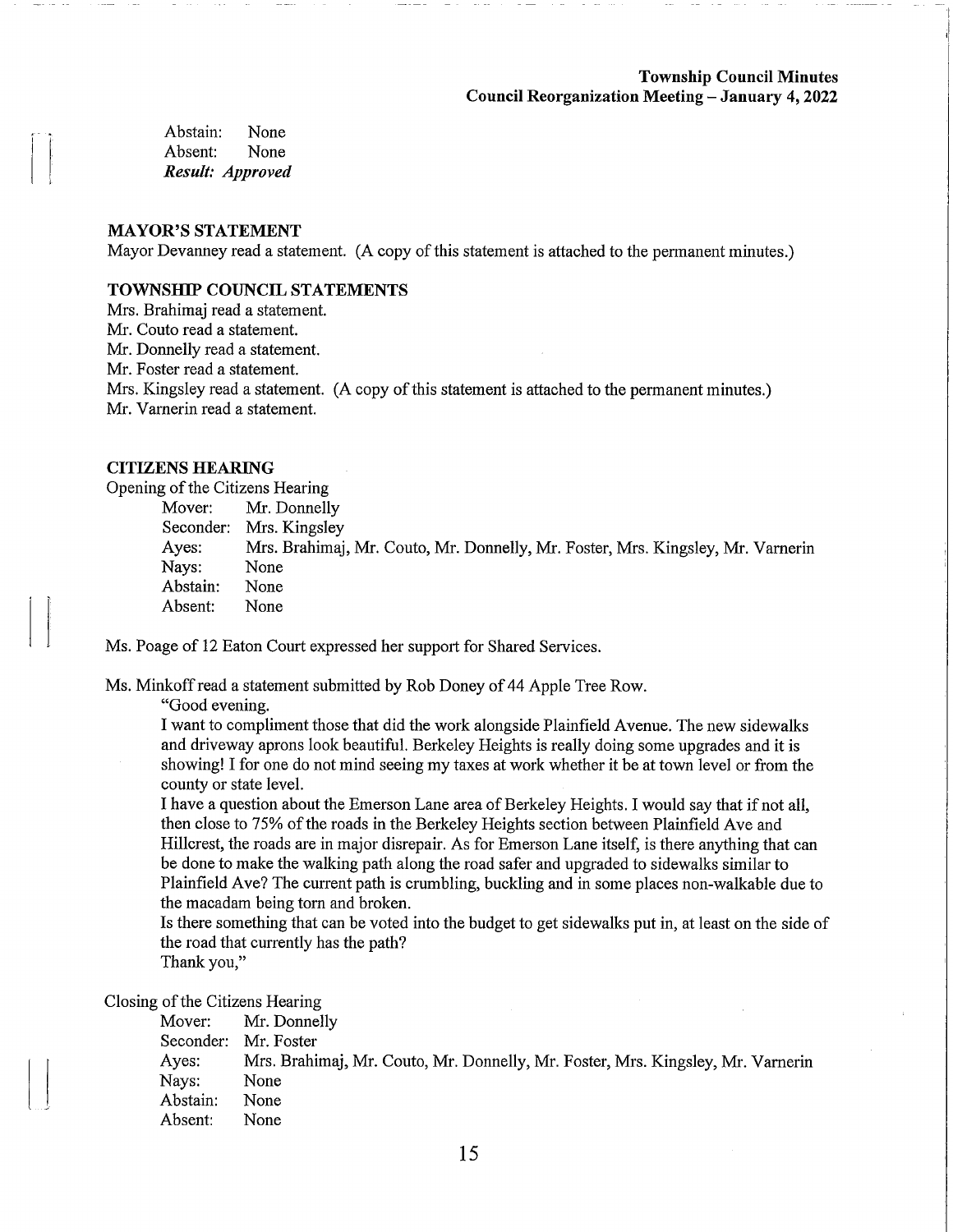ADJOURNMENT

Moved by Mrs. Kingsley to adjourn and all were in favor. (8:31 p.m.)

Approved: April 5,2022

Ana Minkoff Township Clerk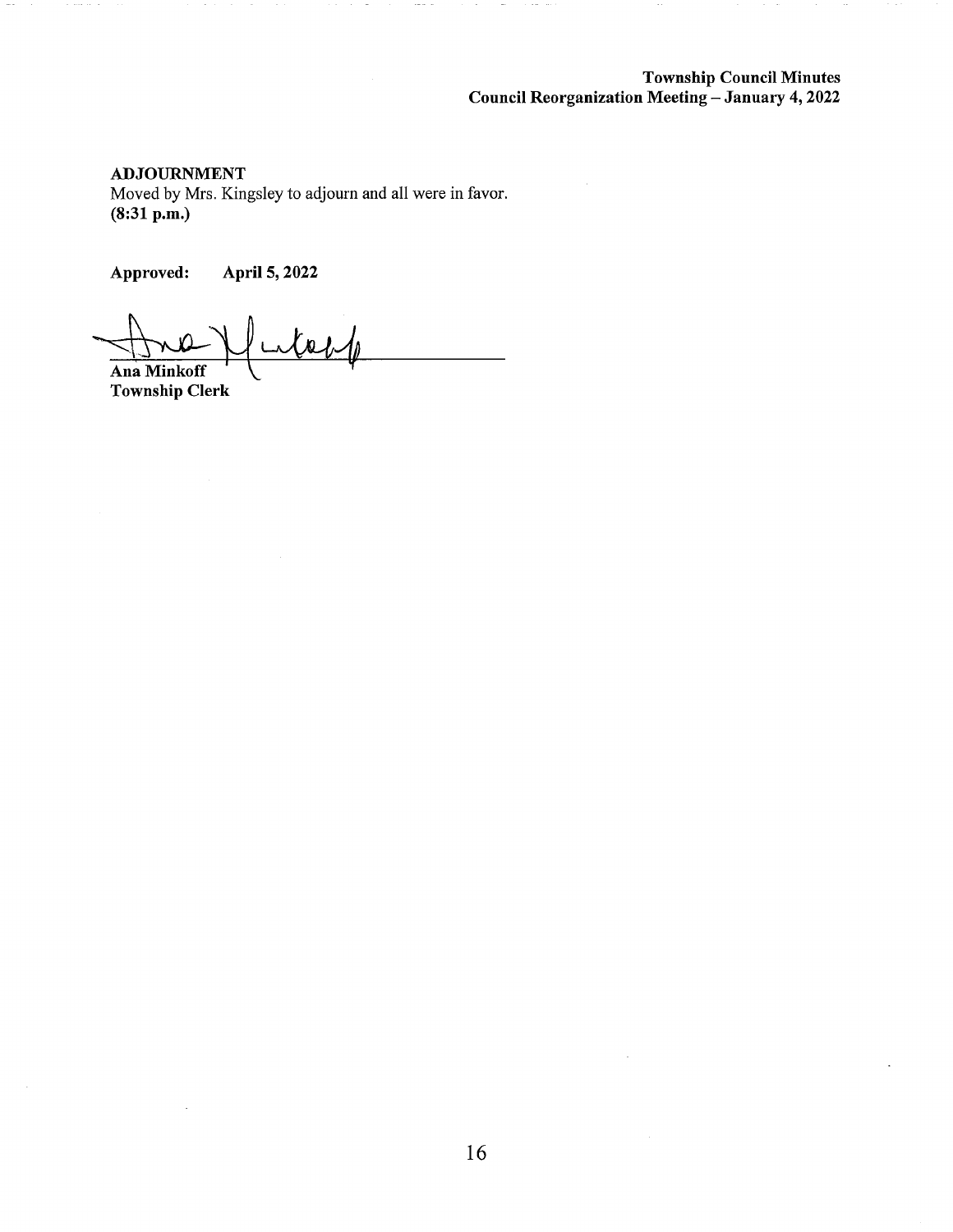# State of the Township Address January4, 2022 Mayor Angie Devanney

Good evening. First, I want to welcome our newest members to the Township Council, John Foster and Paul Donnelly. I look forward to working with you both on your new committees and Township matters.

As I thought back on the last year, 2021, one of our greatest accomplishments is setting the stage for more green space as the Township is on the precipice of growth and expansion.

According to the Environmental Protection Agency, "designing a green street in conjunction with neighboring community open space opportunities provides socio-economic benefits including an increase in local shopping and dining; ultimately investing in the local economy increases community engagement and instills greater pride in the community as a whole."

To that end one of the most important events of 2021 was that the County of Union signed a Memorandum of Understanding (MOU) with the owner of the Berkeley Caterers property. The 1.5-acre property will be saved in perpetuity as green space and cannot be developed in the future, which helps to balance the redevelopment in the downtown; and provide our residents with additional passive space for recreating. This property will forever serve as a gateway into Berkeley Heights and the County. This acquisition did not come easily. In early 2019,1 joined a County Open Space meeting expressing the urgency of saving this parcel from development. Our hope is one day residents can walk, hike or bike from Berkeley Heights to Summit.

We also are welcoming FiServ who will relocate approximately 1500 employees to the 100 Connell building and create another 1500 jobs over the next 2-3 years.

As part of their agreement with the State Economic Development Authority for tax incentive to save and grow jobs in New Jersey, FiServ was required to provide a Community Benefit Agreement. In the end, I conveyed the Township's commitment and need to develop the Lower Columbia Park area into a bustling active and passive recreation area. I am proud that FiServ will contribute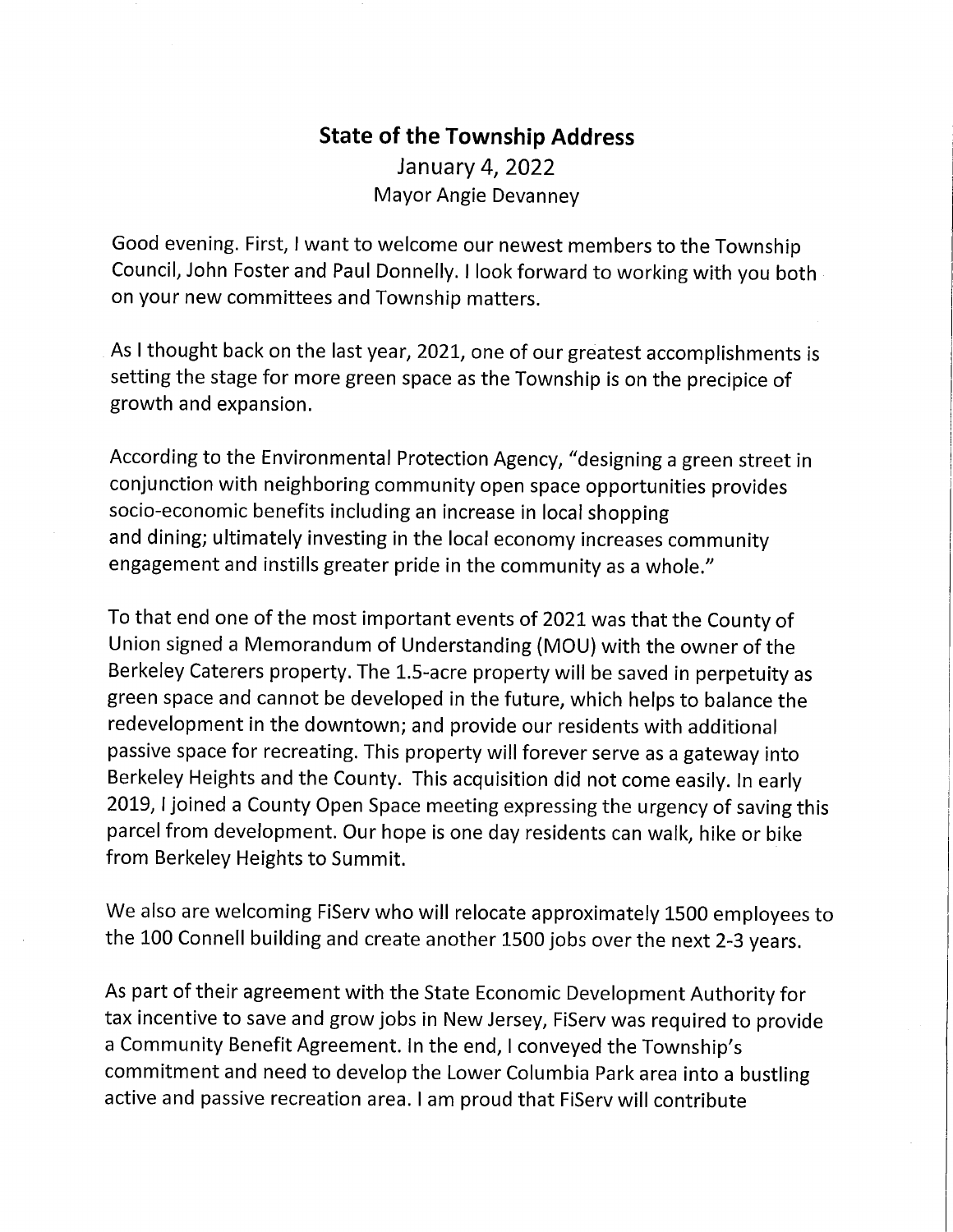\$150,000 toward that goal-- in addition to the Connell Company's donation of \$250,000 over the next 5 years. This amounts to nearly a half a million dollars to jump start this project.

We must not overlook the refresh at Veteran's Memorial Park where a new 23 foot Norway Spruce was planted, also donated by FiServ's CEO. Generously, the spruce was transported, planted and will be professionally cared for by landscapers provided by FiServ's CEO. We are truly gaining a community partner in Fiserv, in addition to new medium to high paying tech jobs right here in our backyard and 3,000 more patrons for our business community.

Focusing on the downtown area, which stands to be the hub of Berkeley Heights with the redevelopment occurring currently, Peppertown Park is also on the cusp of redevelopment with \$300,000 in commitments. JMF Properties, the developers of Stratton House or the old Kings property, has pledged \$100,000 as part of the amended redevelopment agreement with the Township, and \$200,000 in 4 phases of \$50,000 has been pledged by The Connell Company. This year, professionals began the engineering the drainage needed to make the redevelopment of this park possible.

We also anticipate the Mondelli Park project will be complete and ready for occupancy by the end of this month. The landscaping has been completed and the gazebo is scheduled for delivery at the end of this month. Upon completion, a Deed of Dedication will be officially delivered to the Township dedicating Mondelli Park in loving memory of Vito Mondelli. We have all been eagerly anticipated this dedication for many years.

Finally, the Connell Company is investing heavily in green space located at The Park that began with a beautiful trail system completed in 2021. So much more is to come with a playground, dog park, state-of-the-art pickleballs courts and small field open and available to all Berkeley Heights residents.

Zoning changes for The Park that the Council put in motion in February will cause economic reverberations for decades to come as well as allowing for green space to be opened up to all Township residents. The launch of the grand opening of Round Table Studios, joined by 800 members of that facility, kicked off the new rezoning. In the 4th quarter 2021, Connell signed a long-term lease with Fiserv for building at 100 Connell with 428,000 square foot of space being repurposed for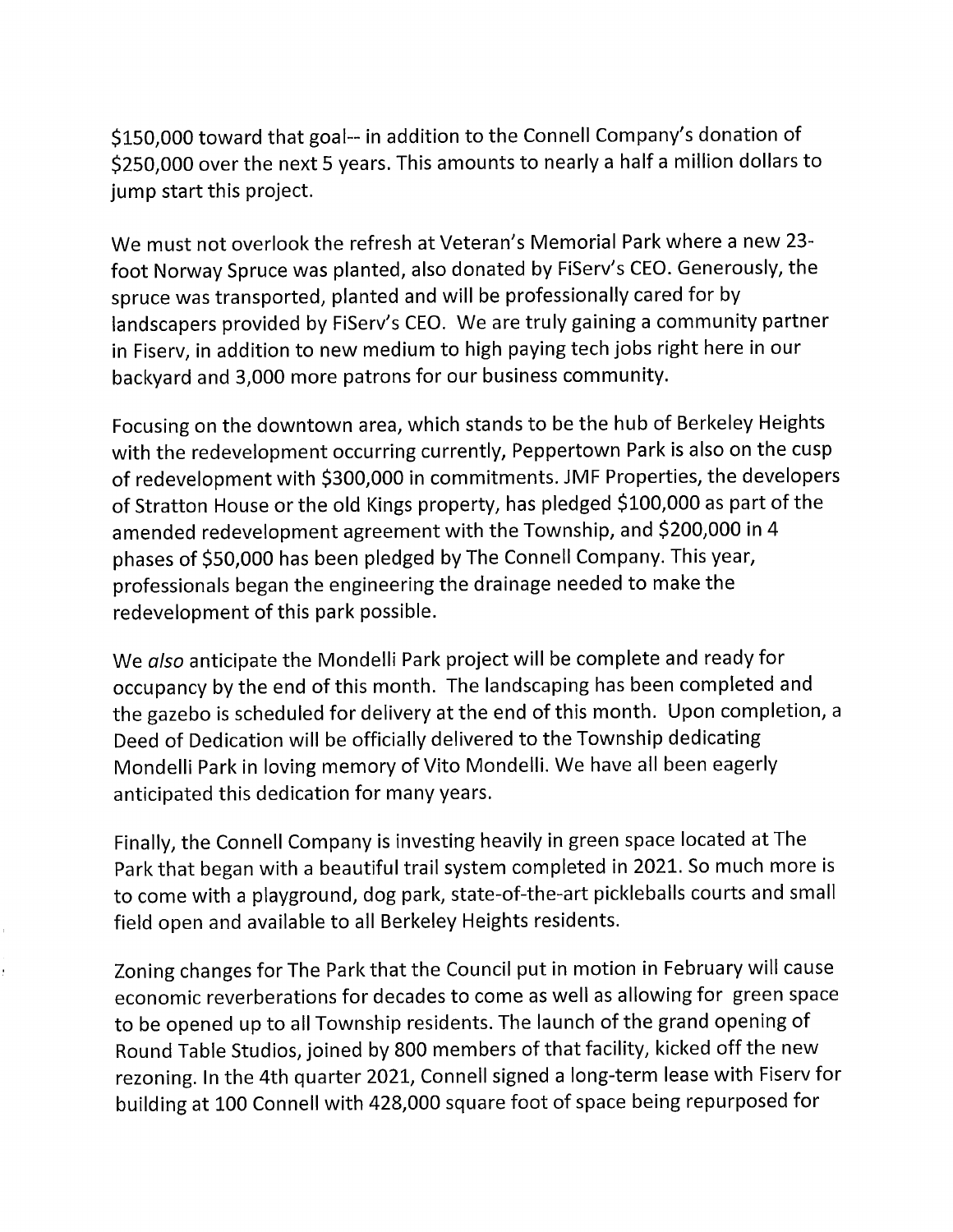the Fortune 200 company. In early 2022, "The District" will seek approvals for 328 apartments and 100,000 square feet of retail, including a brewery, Biergarten, Taqueria and a duckpin bowling breaking ground in the 4th quarter of this year, with completion expected by 1st quarter 2024. Additionally, in the 3rd quarter of this year, site plans will be submitted for North Grove which includes a burger roadhouse restaurant, dog park and pickle ball courts with anticipated completion slated for 2023. Finally, the start of renovations of building #300 and #400 will begin at the 4th quarter of 2022 with completion anticipated by the 2nd quarter 2023. This phase includes a new Fieldhouse gym and spa with public memberships available.

While we are excited about the new burgeoning entertainment zone, ensuring our small businesses get the support they need to thrive within Berkeley Heights is paramount in an on-going global pandemic. To attract quality small businesses and restaurant to our downtown, we will showcase the amazing community of Berkeley Heights with a promotional video developed by our Economic Development Committee. The Township's downtown corridor potential is vast as we witness new ownership at Indian cuisine Neelam's restaurant, the launch of the new Argentinian Patria Station Café and the arrival of Italian Marino's Fine Seafood in the last year.

We have worked arduously the ensure our new storefronts are filled with quality tenants and services. In 2021, the creation of the Technical Review Committee through the recommendation of our Economic Development Committee allows our professionals to review potential projects before submitting to our Planning or Zoning boards. This helps our smaller business save costs by not having to make changes a second time while staving off over-development.

This also applied to the mission of the Mt. Laurel Committee which was also created in 2021. This group of professionals, the Council President and me will help to continue to safeguard the Township from overdevelopment that could be triggered by not monitoring our affordable housing obligations. Our goal is a simple one: remain compliant for the next round of affordable housing in 2025 by seeing our current redevelopment project through to fruition.

As all this green space and economic development takes shape, we must also balance providing the tools our First Responders need to grow with our expanding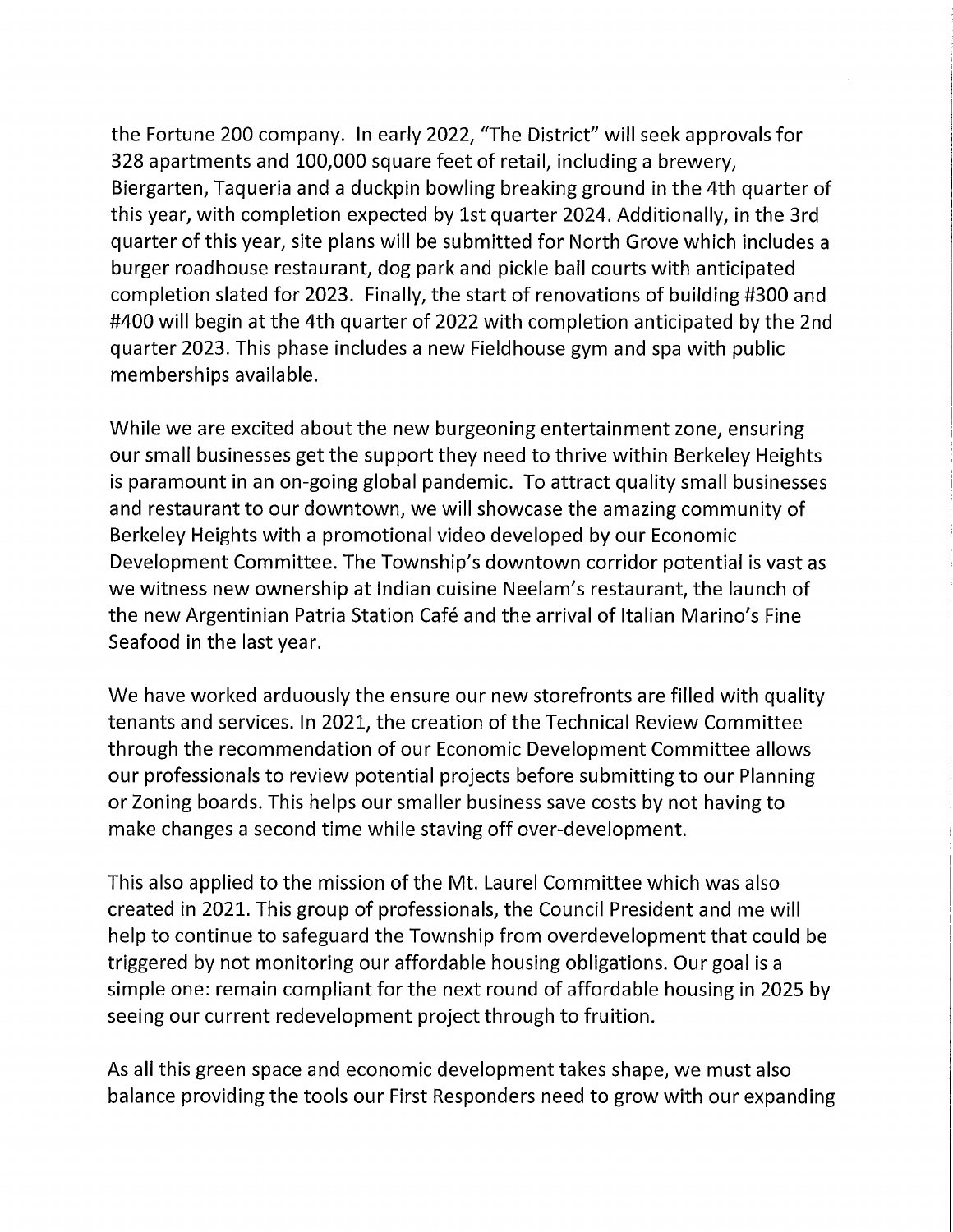community. In the coming year, I ask that we aid the Berkeley Heights Police Department to obtain funding for accreditation to demonstrate their top line professional training. According to law enforcement officials, "state accreditation programs are designed to help law enforcement agencies establish and maintain standards that represent current professional law enforcement practices; to increase the effectiveness and efficiency in the delivery of law enforcement services; and to establish standards that address and reduce liability for the agency and its members."

Likewise, we must begin to look to the future by ensuring that funding is available in the Municipal Budget to hire a 28<sup>th</sup> police officer to help with traffic and community policing as we are about to welcome many more new residents with the completion of the movie theater project, as well as reaching 50% completion of our 55+ senior housing project.

With this growing soon-to-be senior population, evidenced from our Master Plan and Senior surveys, older adults are aging in place in Berkeley Heights. We began the work during the pandemic of making sure we had social programming for our seniors like bingo. Now is the time to expand those programs and look for resources to provide college courses through the Union County College senior scholars programs. Additionally, we will look for more ways to create multigenerational events so grandchildren, children and our seniors can enjoy together. And as always, we must dedicate ourselves to taking care taking care of our veterans as well as connecting them to county and state resources to assist their needs.

We remain dedicated to fiscal responsibility marked by our surplus reaching a 5 year high. Our reserve for uncollected taxes is now at a more realistic and conservative level. The Township is being guided by a 6-year, long-term capital plan set in motion by the Financial Planner we hired in 2019. As part of the plan, we went after delinquent taxes that had languished for years. We enacted the sewer connection fee ordinance passed in early 2020 which will generate over a million dollars to our surplus as the redevelopment projects begin construction. And finally, we have built up our reserves our reserves for potentially costly items such as sewer repairs over the last three years.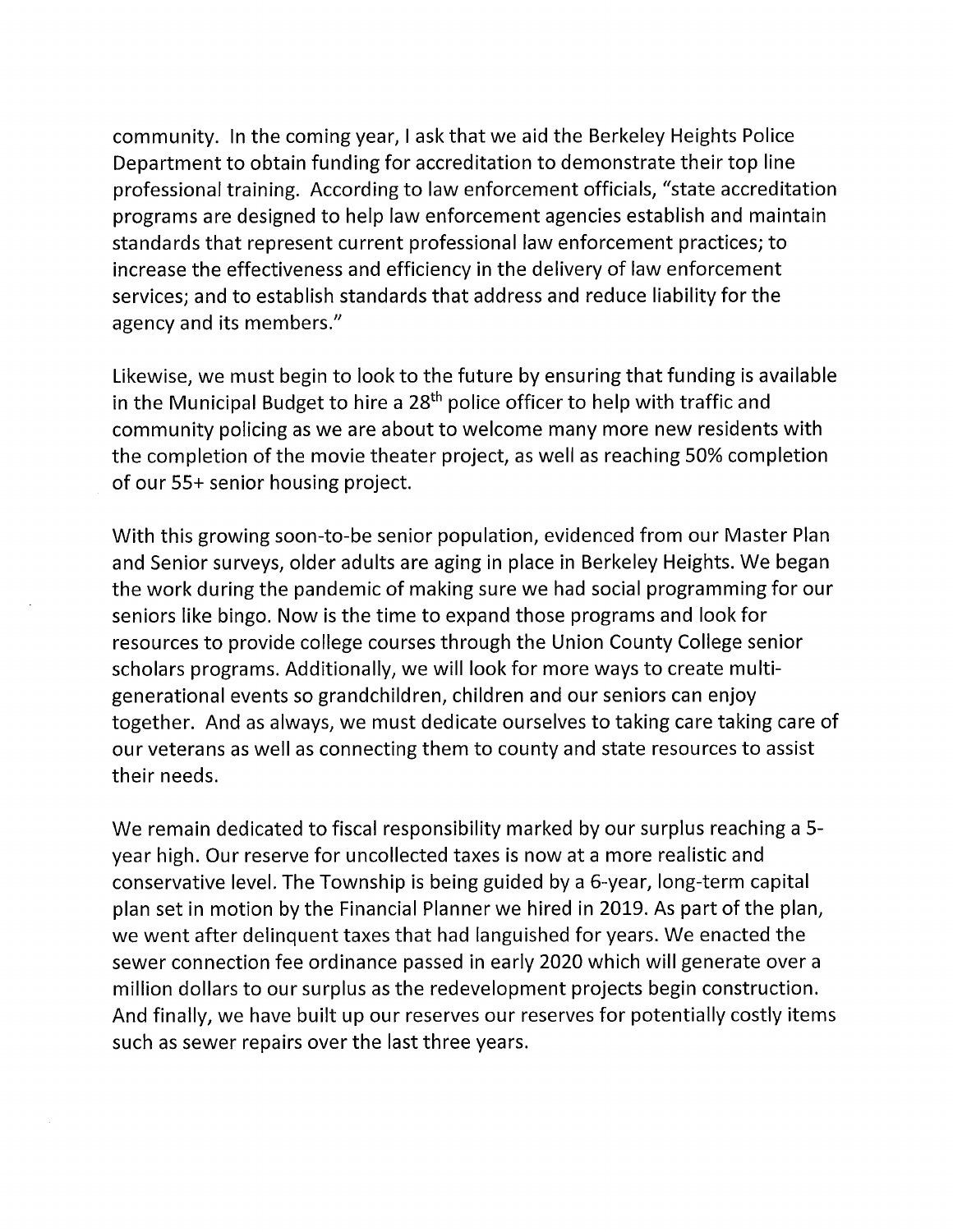While fiscal issues are a top priority of the administration and Council, we are also doing the hard work of making sure everyone feels welcomed and included in our community. The Truth Community Healing & Inclusion Committee will set out to make our community even stronger. Our differences are important, but what we share brings us together. We know we have much to do. But it starts by keeping our promise to hire a Municipal Prosecutor who is one of the top municipal prosecutors in the state and will be empathetic to our residents when they need him most. Welcome to Moshood Muftau.

I submit to the members of the governing body, the business community and the residents of the Township, that the State of the Township is strong, and I look forward to working to making 2022 the year of recovery, normalcy, growth, prosperity and community connectedness.

Happy New Year to one and all.

Thank you.